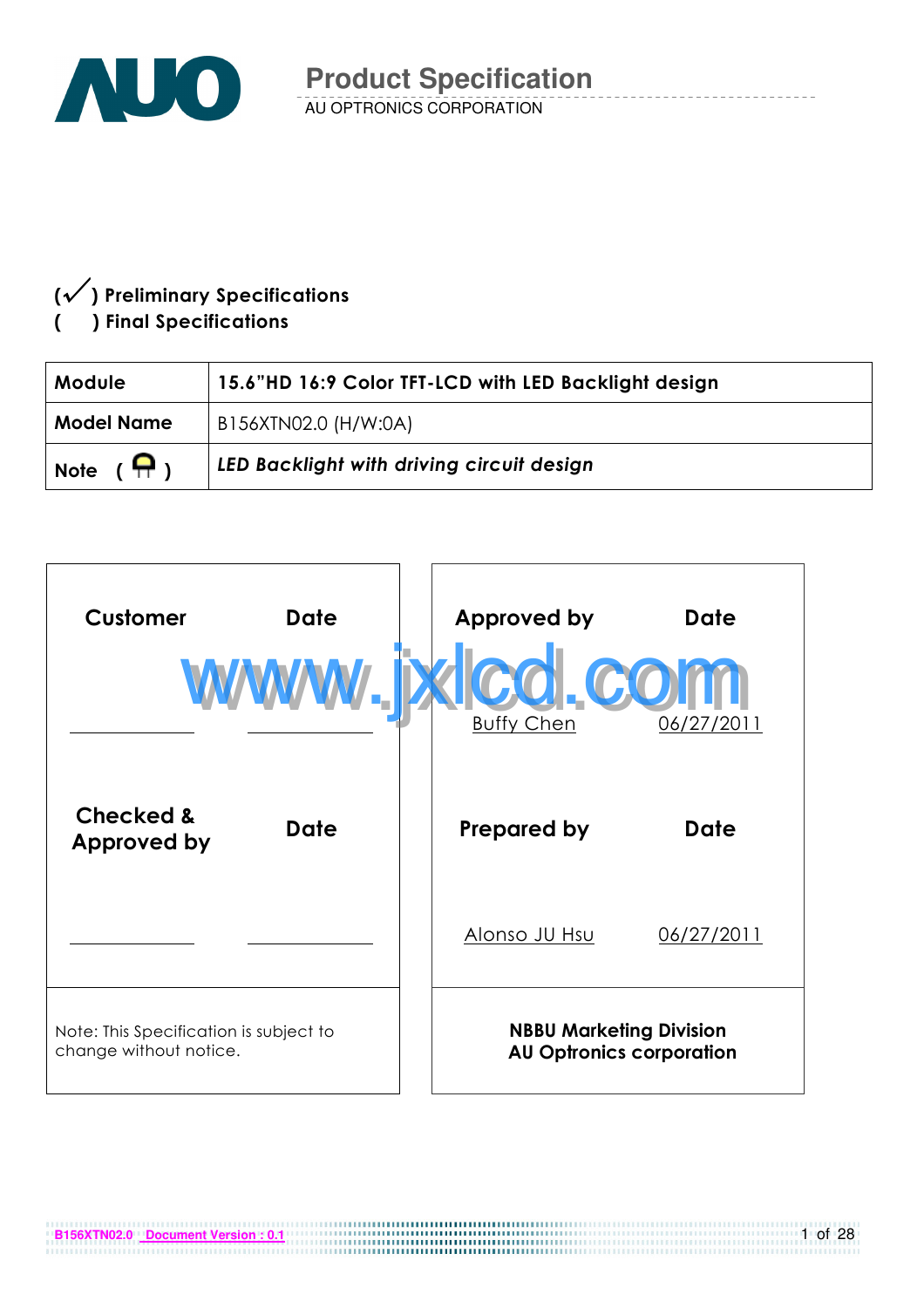

# **Product Specification**<br>AU OPTRONICS CORPORATION

# **Contents**

| 7.1 Vibration <b>RKAWAW  EQ. COMM</b> |  |
|---------------------------------------|--|
|                                       |  |
|                                       |  |
|                                       |  |
|                                       |  |
|                                       |  |
|                                       |  |
|                                       |  |
|                                       |  |
|                                       |  |
|                                       |  |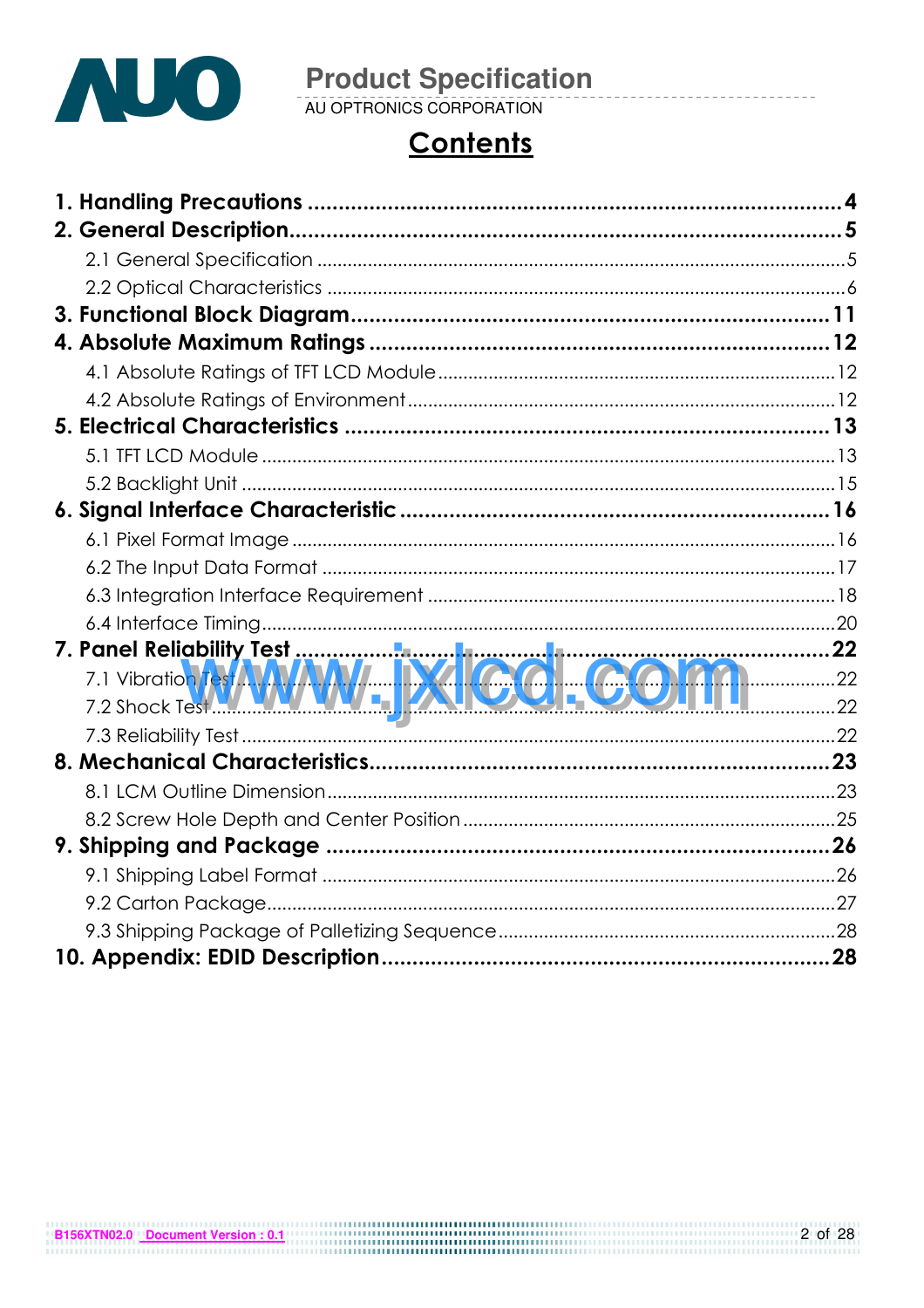

AU OPTRONICS CORPORATION

# Record of Revision

|     | Version and Date<br>Page |     | Old description            | <b>New Description</b> | Remark |
|-----|--------------------------|-----|----------------------------|------------------------|--------|
| 0.1 | 2011/06/27               | All | First Edition for Customer |                        |        |
|     |                          |     |                            |                        |        |
|     |                          |     |                            |                        |        |
|     |                          |     |                            |                        |        |
|     |                          |     |                            |                        |        |
|     |                          |     |                            |                        |        |
|     |                          |     |                            |                        |        |
|     |                          |     |                            |                        |        |
|     |                          |     |                            |                        |        |
|     |                          |     |                            |                        |        |
|     |                          |     |                            |                        |        |
|     |                          |     |                            |                        |        |
|     |                          |     |                            |                        |        |
|     |                          |     |                            |                        |        |
|     |                          |     |                            |                        |        |
|     |                          |     |                            | xled.c                 |        |
|     |                          |     |                            |                        |        |
|     |                          |     |                            |                        |        |
|     |                          |     |                            |                        |        |
|     |                          |     |                            |                        |        |
|     |                          |     |                            |                        |        |
|     |                          |     |                            |                        |        |
|     |                          |     |                            |                        |        |
|     |                          |     |                            |                        |        |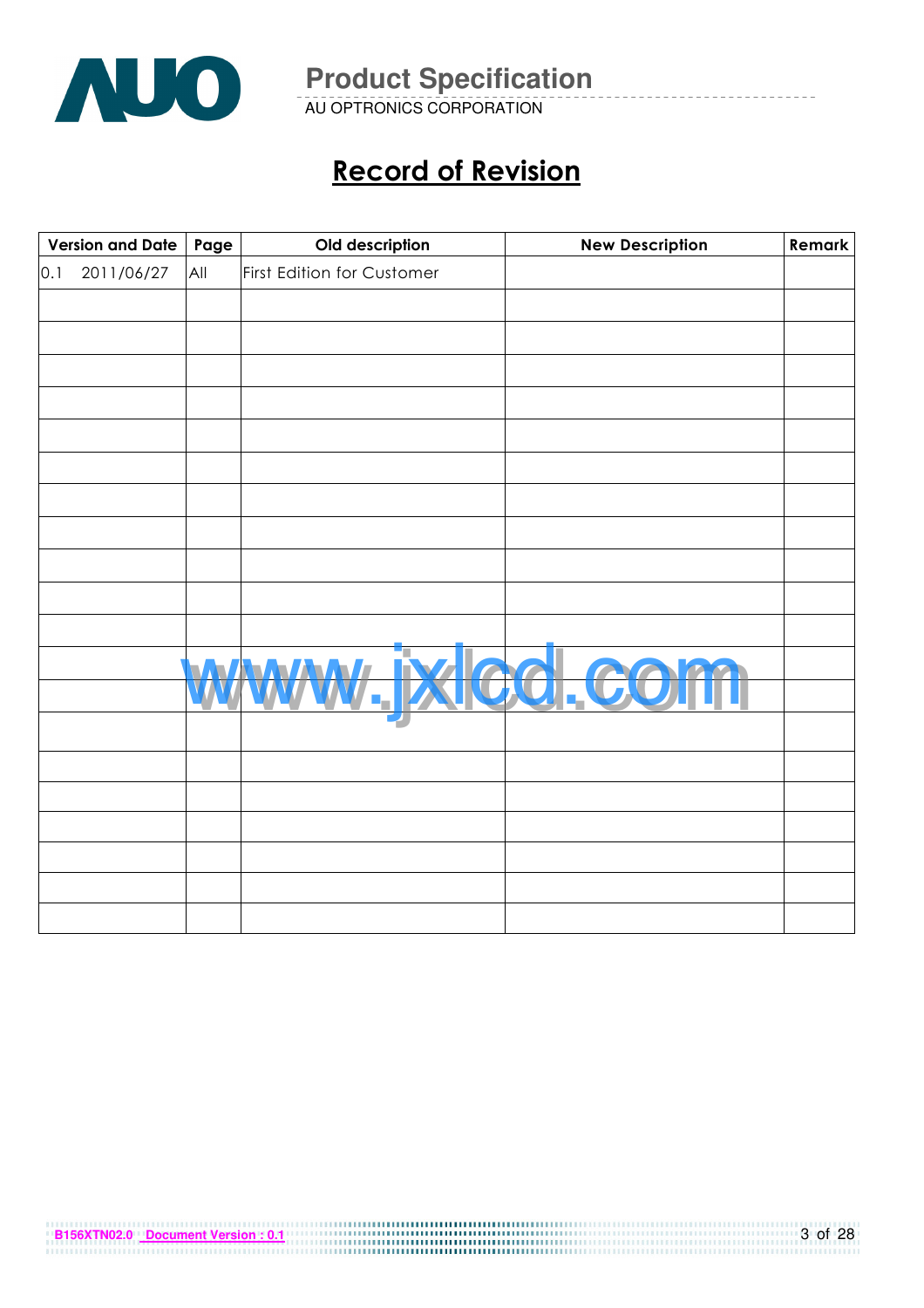

## 1. Handling Precautions

- 1) Since front polarizer is easily damaged, pay attention not to scratch it.
- 2) Be sure to turn off power supply when inserting or disconnecting from input connector.
- 3) Wipe off water drop immediately. Long contact with water may cause discoloration or spots.
- 4) When the panel surface is soiled, wipe it with absorbent cotton or other soft cloth.
- 5) Since the panel is made of glass, it may break or crack if dropped or bumped on hard surface.
- 6) Since CMOS LSI is used in this module, take care of static electricity and insure human earth when handling.
- 7) Do not open nor modify the Module Assembly.
- 8) Do not press the reflector sheet at the back of the module to any directions.
- 9) At the insertion or removal of the Signal Interface Connector, be sure not to rotate nor tilt the Interface Connector of the TFT Module.
- 11) After installation of the TFT Module into an enclosure (Notebook PC Bezel, for example), do not twist nor bend the TFT Module even momentary. At designing the enclosure, it should be taken into consideration that no bending/twisting forces are applied to the TFT Module from outside. Otherwise the TFT Module may be damaged. anon of the TFT module into an enclosure (Notebook PC bez<br>do not twist nor bend the TFT Module even momentary. At des<br>ure, it should be taken into consideration that no bending/to<br>applied to the TFT Module from outside. Ot
- 12)Small amount of materials having no flammability grade is used in the LCD module. The LCD module should be supplied by power complied with requirements of Limited Power Source (IEC60950 or UL1950), or be applied exemption.
- 13)Disconnecting power supply before handling LCD modules, it can prevent electric shock, DO NOT TOUCH the electrode parts, cables, connectors and LED circuit part of TFT module that a LED light bar build in as a light source of back light unit. It can prevent electronic breakdown.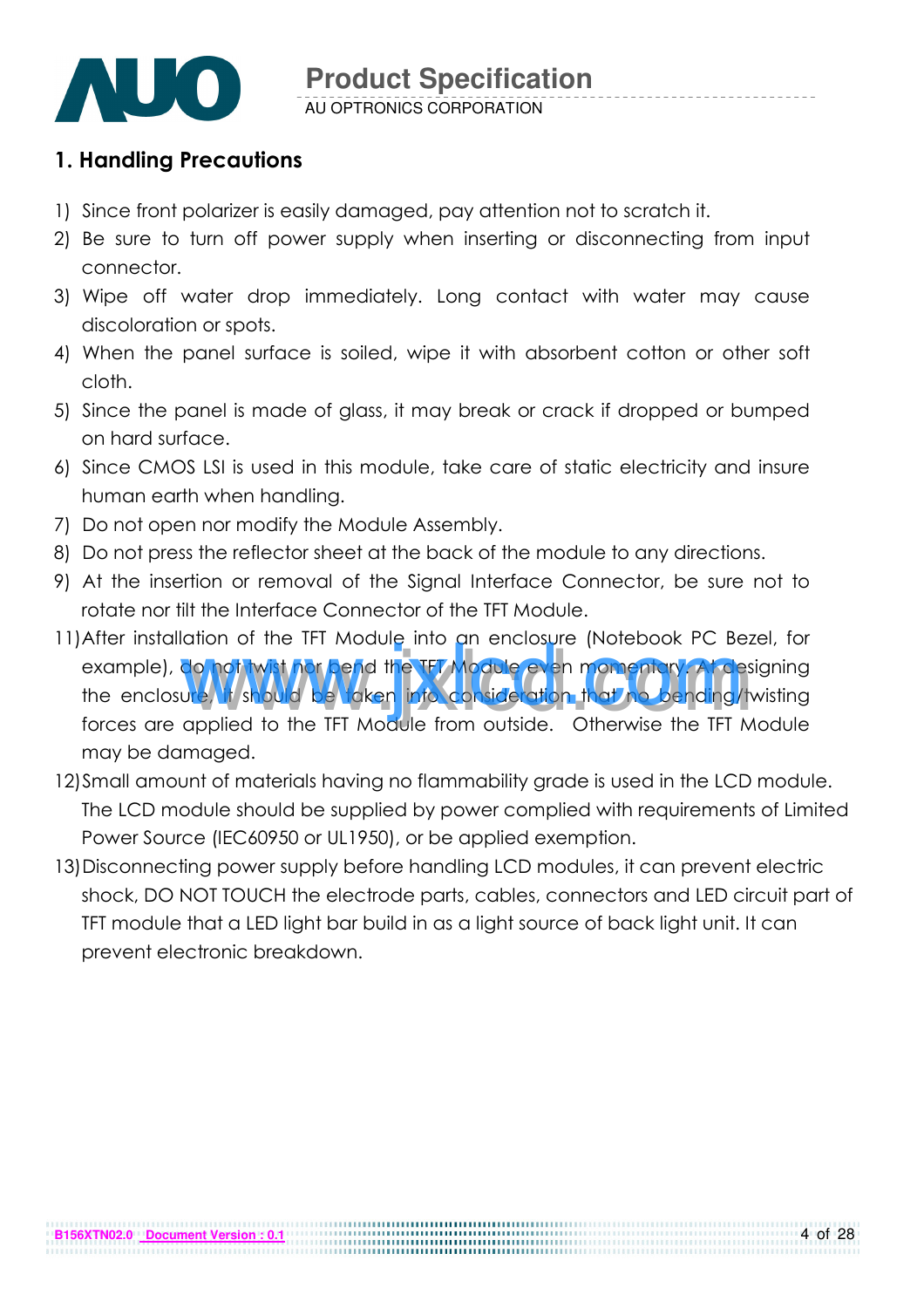

## 2. General Description

B156XTN02.0 is a Color Active Matrix Liquid Crystal Display composed of a TFT LCD panel, a driver circuit, and LED backlight system. The screen format is intended to support the 16:9 HD, 1366(H) x768(V) screen and 262k colors (RGB 6-bits data driver) with LED backlight driving circuit. All input signals are LVDS interface compatible.

B156XTN02.0 is designed for a display unit of notebook style personal computer and industrial machine.

## 2.1 General Specification

The following items are characteristics summary on the table at 25  $\degree$ C condition:

| <b>Items</b>                                               | Unit                 | <b>Specifications</b>                  |                                                           |                          |       |  |  |
|------------------------------------------------------------|----------------------|----------------------------------------|-----------------------------------------------------------|--------------------------|-------|--|--|
| Screen Diagonal                                            | [mm]                 | 394.91                                 |                                                           |                          |       |  |  |
| <b>Active Area</b>                                         | [mm]                 | 344.23 X193.54                         |                                                           |                          |       |  |  |
| Pixels H x V                                               |                      |                                        | 1366x3(RGB) x 768                                         |                          |       |  |  |
| <b>Pixel Pitch</b>                                         | [mm]                 | 0.252X0.252                            |                                                           |                          |       |  |  |
| <b>Pixel Format</b>                                        |                      |                                        | R.G.B. Vertical Stripe                                    |                          |       |  |  |
| Display Mode                                               |                      | Normally White                         |                                                           |                          |       |  |  |
| White Luminance (ILED=25mA)<br>(Note: ILED is LED current) | [cd/m <sup>2</sup> ] |                                        | 220 typ. (5 points average)<br>87 min. (5 points average) |                          |       |  |  |
| Luminance Uniformity                                       |                      |                                        | 1.25 max. (5 points).                                     |                          |       |  |  |
| <b>Contrast Ratio</b>                                      |                      | $500$ typ                              |                                                           |                          |       |  |  |
| Response Time                                              | [ms]                 | 16 Max                                 |                                                           |                          |       |  |  |
| Nominal Input Voltage VDD                                  | [Volt]               | $+3.3$ typ.                            |                                                           |                          |       |  |  |
| Power Consumption                                          | [Watt]               | 5.0 max. (Include Logic and Blu power) |                                                           |                          |       |  |  |
| Weight                                                     | [Grams]              | 450 max.                               |                                                           |                          |       |  |  |
| <b>Physical Size</b>                                       |                      |                                        | Min.                                                      | Typ.                     | Max.  |  |  |
| <b>Include bracket</b>                                     | [mm]                 | Length                                 |                                                           | 359.3                    | 359.8 |  |  |
|                                                            |                      | Width                                  | $\sim$                                                    | 209.5                    | 210   |  |  |
|                                                            |                      | <b>Thickne</b>                         |                                                           | $\overline{\phantom{a}}$ | 5.5   |  |  |
| <b>Electrical Interface</b>                                |                      | 1 channel LVDS                         |                                                           |                          |       |  |  |
| <b>Glass Thickness</b>                                     | [mm]                 | 0.5                                    |                                                           |                          |       |  |  |
| Surface Treatment                                          |                      | Glare, Hardness 3H,<br>Reflection 4.3% |                                                           |                          |       |  |  |
| Support Color                                              |                      | 262K colors (RGB 6-bit)                |                                                           |                          |       |  |  |
| Temperature Range<br>Operating<br>Storage (Non-Operating)  | [°C]<br>[°C]         | 0 to $+50$<br>$-20$ to $+60$           |                                                           |                          |       |  |  |
| <b>RoHS Compliance</b>                                     |                      |                                        | <b>RoHS Compliance</b>                                    |                          |       |  |  |

**B156XTN02.0 Document Version : 0.1**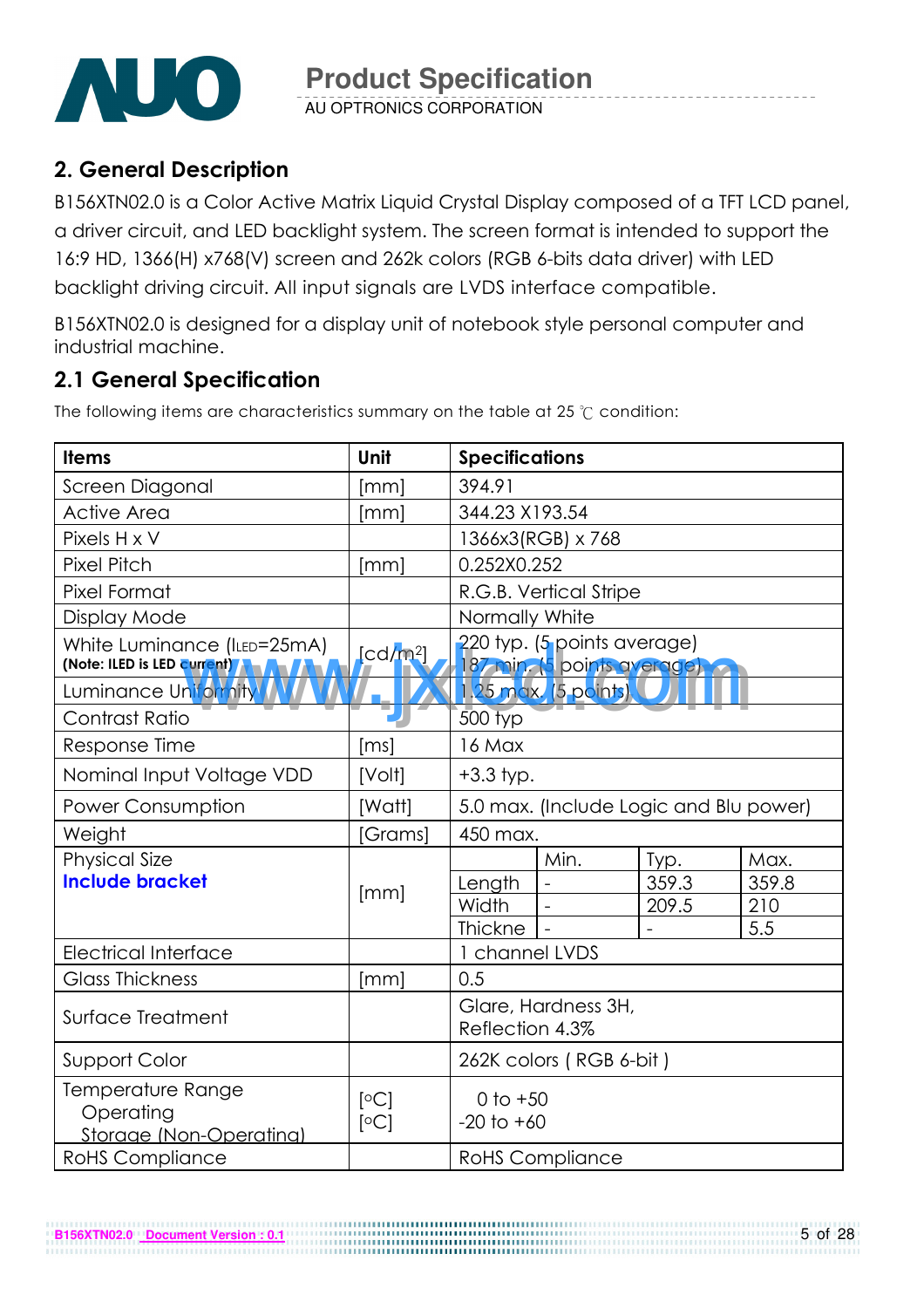

AU OPTRONICS CORPORATION

## 2.2 Optical Characteristics

The optical characteristics are measured under stable conditions at 25°C (Room Temperature) :

| <b>Item</b>                           |              | Symbol                 | <b>Conditions</b>       |         | Min.                   | Typ.                     | Max.           | Unit              | <b>Note</b>    |
|---------------------------------------|--------------|------------------------|-------------------------|---------|------------------------|--------------------------|----------------|-------------------|----------------|
| <b>White Luminance</b><br>ILED=25mA   |              |                        | 5 points average        |         | 187                    | 220                      | $\blacksquare$ | cd/m <sup>2</sup> | 1, 4, 5.       |
|                                       |              | $\Theta_R$             | <b>Horizontal</b>       | (Right) | 40                     | 45                       |                |                   |                |
| <b>Viewing Angle</b>                  |              | $\theta_L$             | $CR = 10$               | (Left)  | 40                     | 45                       |                | degree            |                |
|                                       |              | ΨH                     | <b>Vertical</b>         | (Upper) | 10                     | 15                       |                |                   | 4, 9           |
|                                       |              | ΨL                     | $CR = 10$               | (Lower) | 30                     | 35                       |                |                   |                |
| Luminance<br><b>Uniformity</b>        |              | $\delta$ <sub>5P</sub> | 5 Points                |         |                        | $\blacksquare$           | 1.25           |                   | 1, 3, 4        |
| <b>Luminance</b><br><b>Uniformity</b> |              | $\delta$ 13P           | 13 Points               |         |                        | $\blacksquare$           | 1.50           |                   | 2, 3, 4        |
| <b>Contrast Ratio</b>                 |              | <b>CR</b>              |                         |         | ۰                      | 500                      | $\blacksquare$ |                   | 4, 6           |
| <b>Cross talk</b>                     |              | $\%$                   |                         |         |                        |                          | 4              |                   | 4, 7           |
| <b>Response Time</b>                  |              | T <sub>r</sub>         | Rising                  |         |                        | 6                        |                |                   |                |
|                                       |              | <b>Tf</b>              | <b>Falling</b>          |         |                        | $\overline{2}$           |                | msec              | 4, 8           |
|                                       |              | <b>TRT</b>             | <b>Rising + Falling</b> |         |                        | 8                        | 16             |                   |                |
|                                       |              |                        |                         |         | <b>BD</b><br><b>BD</b> | <b>TBD</b><br><b>TBD</b> | TBD<br>TBD     |                   |                |
|                                       | <b>Green</b> | Gx                     |                         |         | <b>TBD</b>             | <b>TBD</b>               | <b>TBD</b>     |                   |                |
| Color /<br>Chromaticity               |              | Gy                     |                         |         | <b>TBD</b>             | <b>TBD</b>               | <b>TBD</b>     |                   |                |
| <b>Coodinates</b>                     |              | <b>Bx</b>              | <b>CIE 1931</b>         |         | <b>TBD</b>             | <b>TBD</b>               | <b>TBD</b>     |                   | $\overline{4}$ |
|                                       | <b>Blue</b>  | <b>By</b>              |                         |         | <b>TBD</b>             | <b>TBD</b>               | <b>TBD</b>     |                   |                |
|                                       |              | <b>Wx</b>              |                         |         | 0.283                  | 0.313                    | 0.343          |                   |                |
|                                       | White        | <b>Wy</b>              |                         |         | 0.299                  | 0.329                    | 0.359          |                   |                |
| <b>NTSC</b>                           |              | $\%$                   |                         |         |                        | 60                       | $\blacksquare$ |                   |                |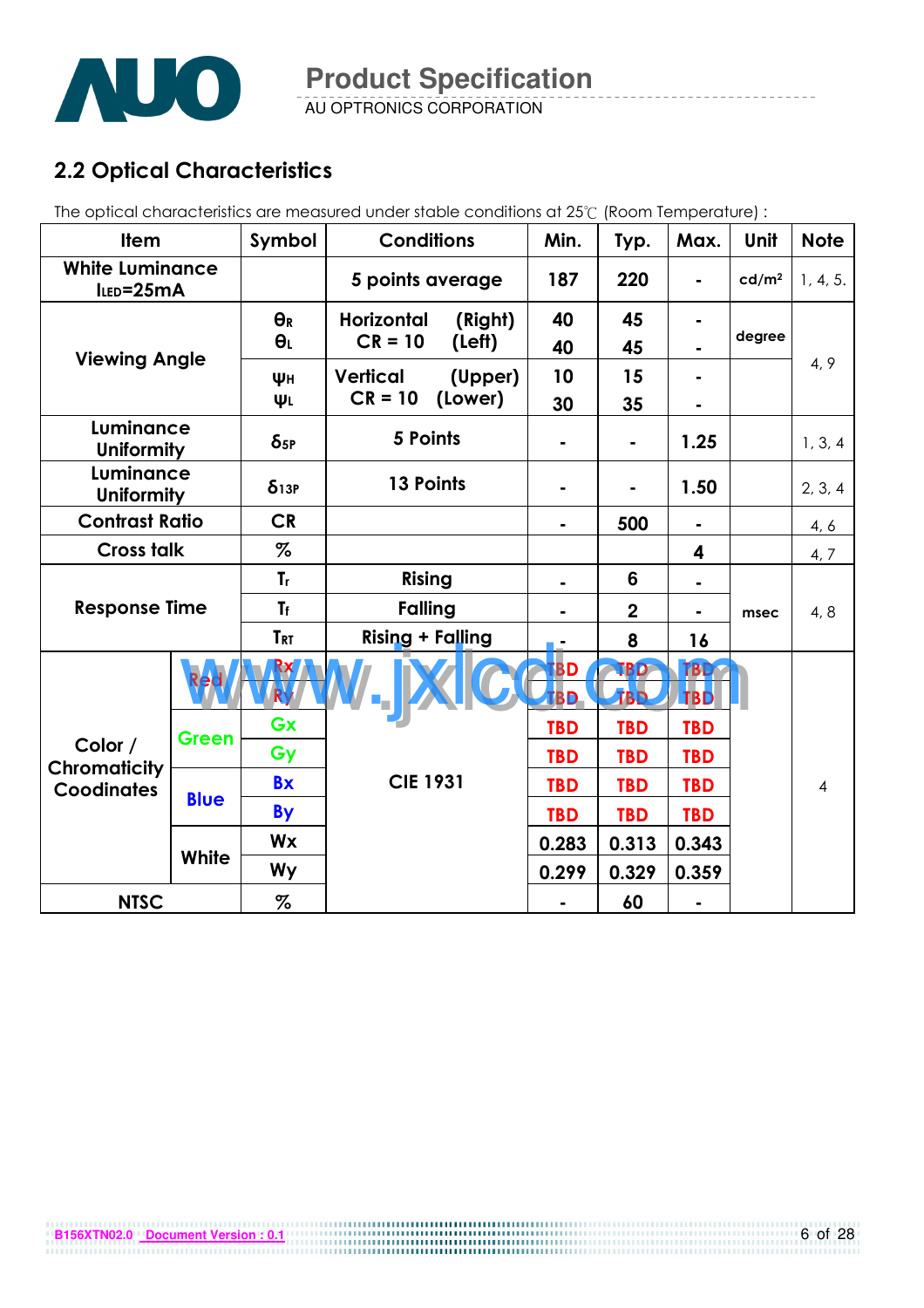

AU OPTRONICS CORPORATION

Note 1: 5 points position (Ref: Active area)



Note 2: 13 points position (Ref: Active area)



Note 3: The luminance uniformity of 5 or 13 points is defined by dividing the maximum luminance values by the minimum test point luminance

|                          | Maximum Brightness of five points     |
|--------------------------|---------------------------------------|
| $0$ W <sub>5</sub>       | Minimum Brightness of five points     |
|                          | Maximum Brightness of thirteen points |
| $\delta$ W <sub>13</sub> |                                       |

$$
13 = \frac{1}{13}
$$
 Minimum Briggs of thirteen points

#### Note 4: Measurement method

The LCD module should be stabilized at given temperature for 30 minutes to avoid abrupt temperature change during measuring. In order to stabilize the luminance, the measurement should be executed after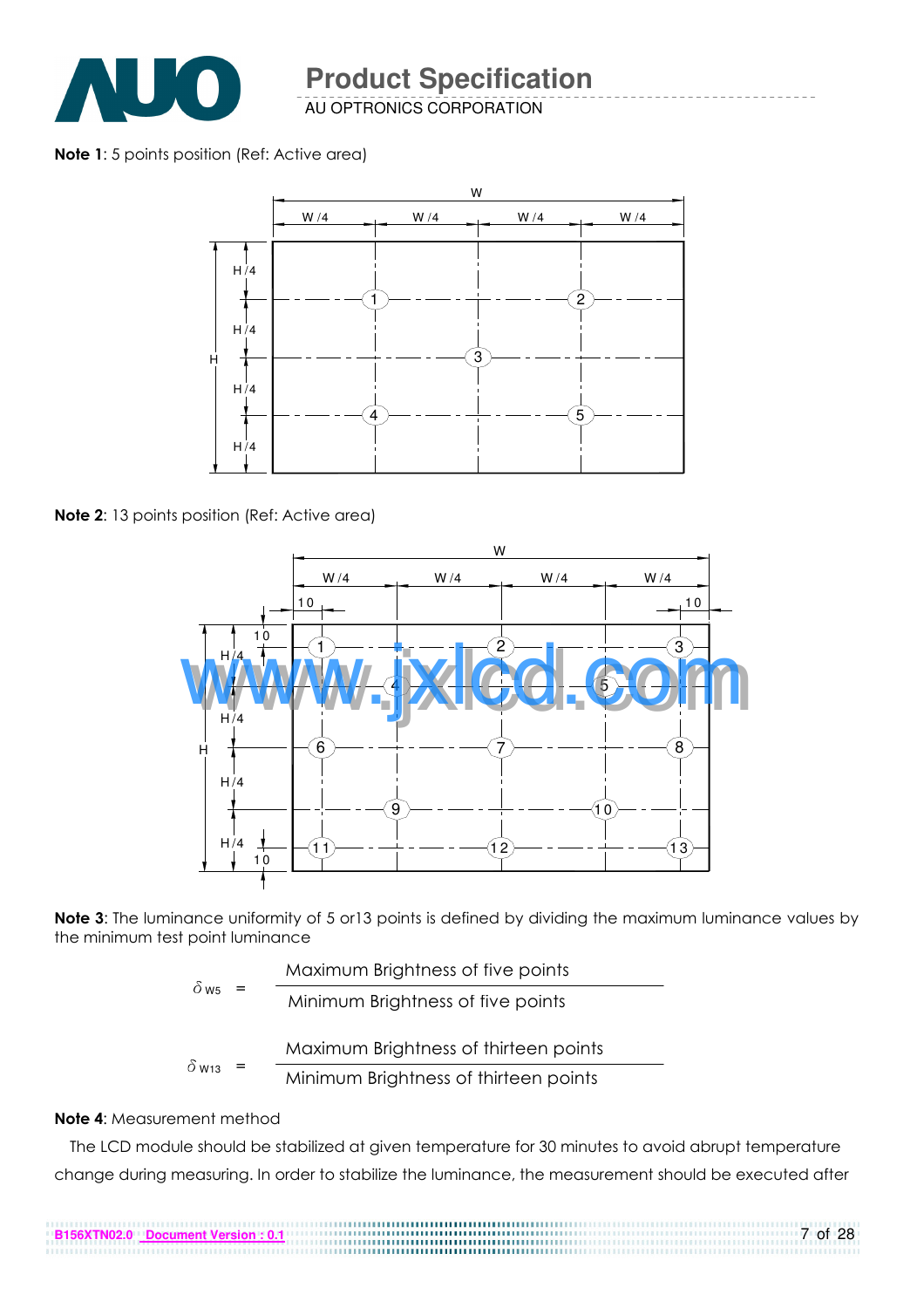

lighting Backlight for 30 minutes in a stable, windless and dark room, and it should be measured in the center of screen.



#### Note 6: Definition of contrast ratio:

Contrast ratio is calculated with the following formula.

Contrast ratio (CR)= Brightness on the "White" state Brightness on the "Black" state

#### **Note 7**: Definition of Cross Talk (CT)

$$
CT = | Y_B - Y_A | / Y_A \times 100 (%)
$$

#### Where

YA = Luminance of measured location without gray level 0 pattern (cd/m2)

 $Y_B$  = Luminance of measured location with gray level 0 pattern (cd/m2)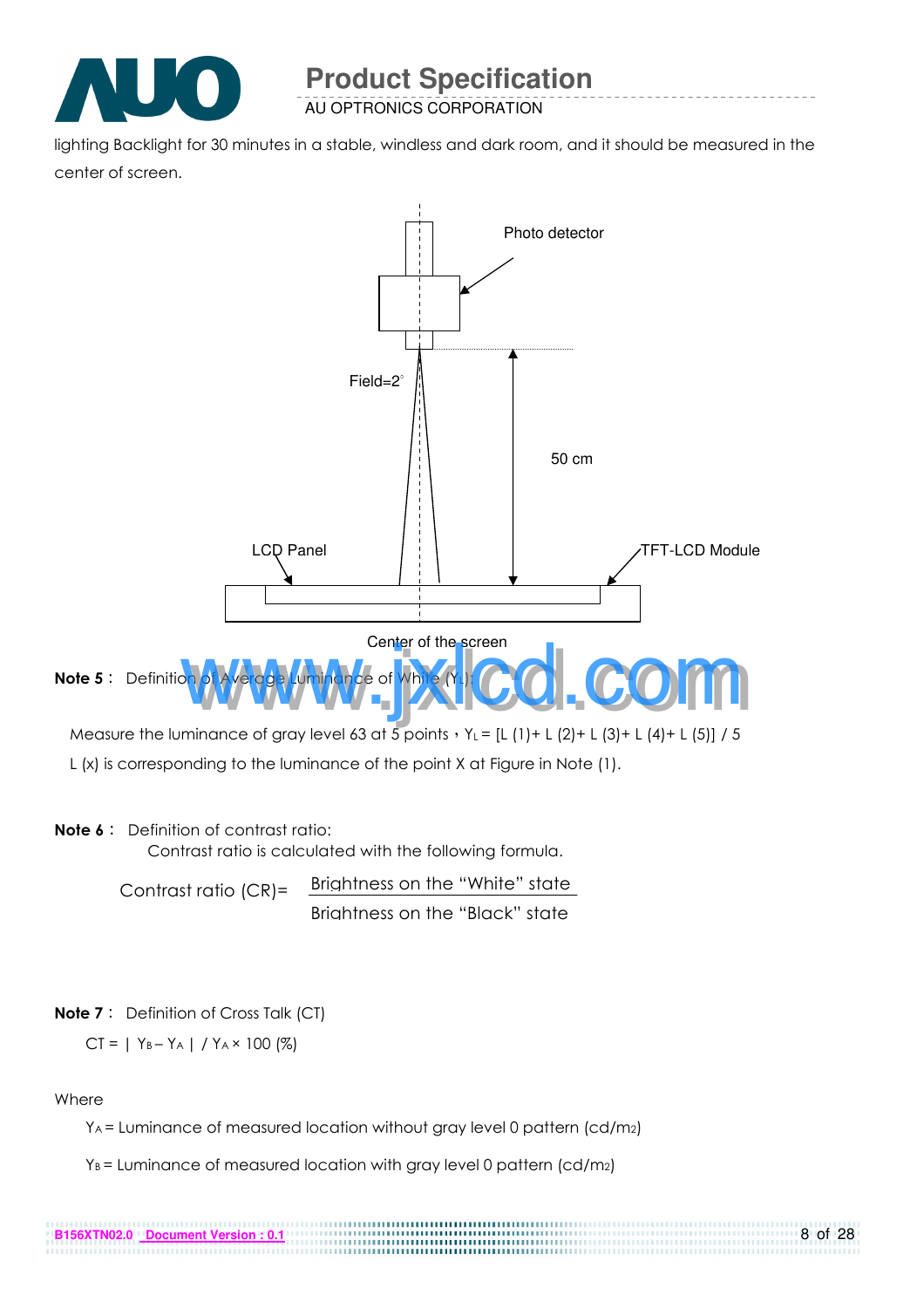



#### Note 8: Definition of response time:

The output signals of BM-7 or equivalent are measured when the input signals are changed from "Black" to "White" (falling time) and from "White" to "Black" (rising time), respectively. The response time interval between the 10% and 90% of amplitudes. Refer to figure as below.



. . . . . . . . . . . . . .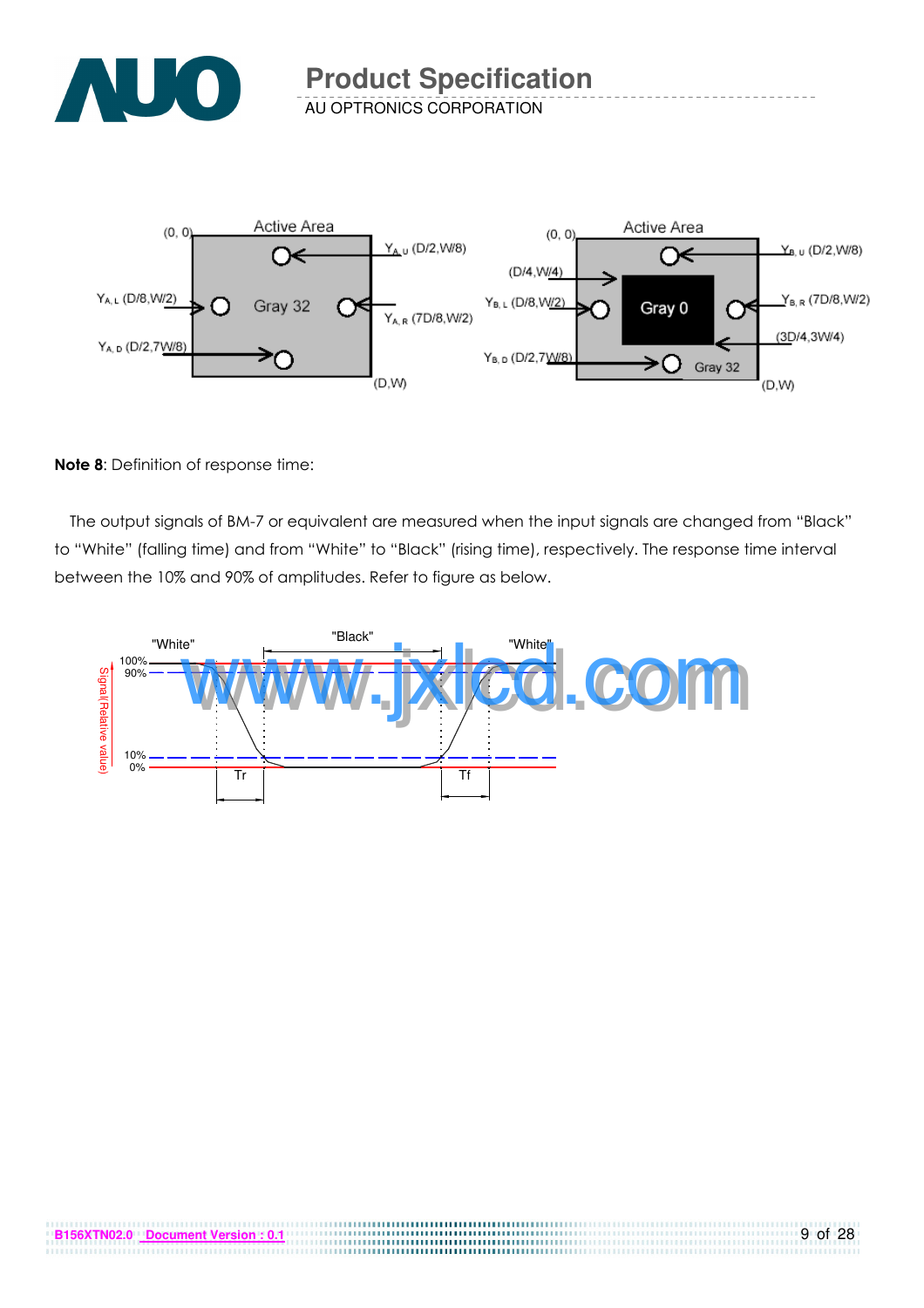

#### Note 9. Definition of viewing angle

Viewing angle is the measurement of contrast ratio  $\geq$  10, at the screen center, over a 180° horizontal and 180° vertical range (off-normal viewing angles). The 180° viewing angle range is broken down as follows; 90° (θ) horizontal left and right and 90° (Φ) vertical, high (up) and low (down). The measurement direction is typically perpendicular to the display surface with the screen rotated about its center to develop the desired measurement viewing angle.

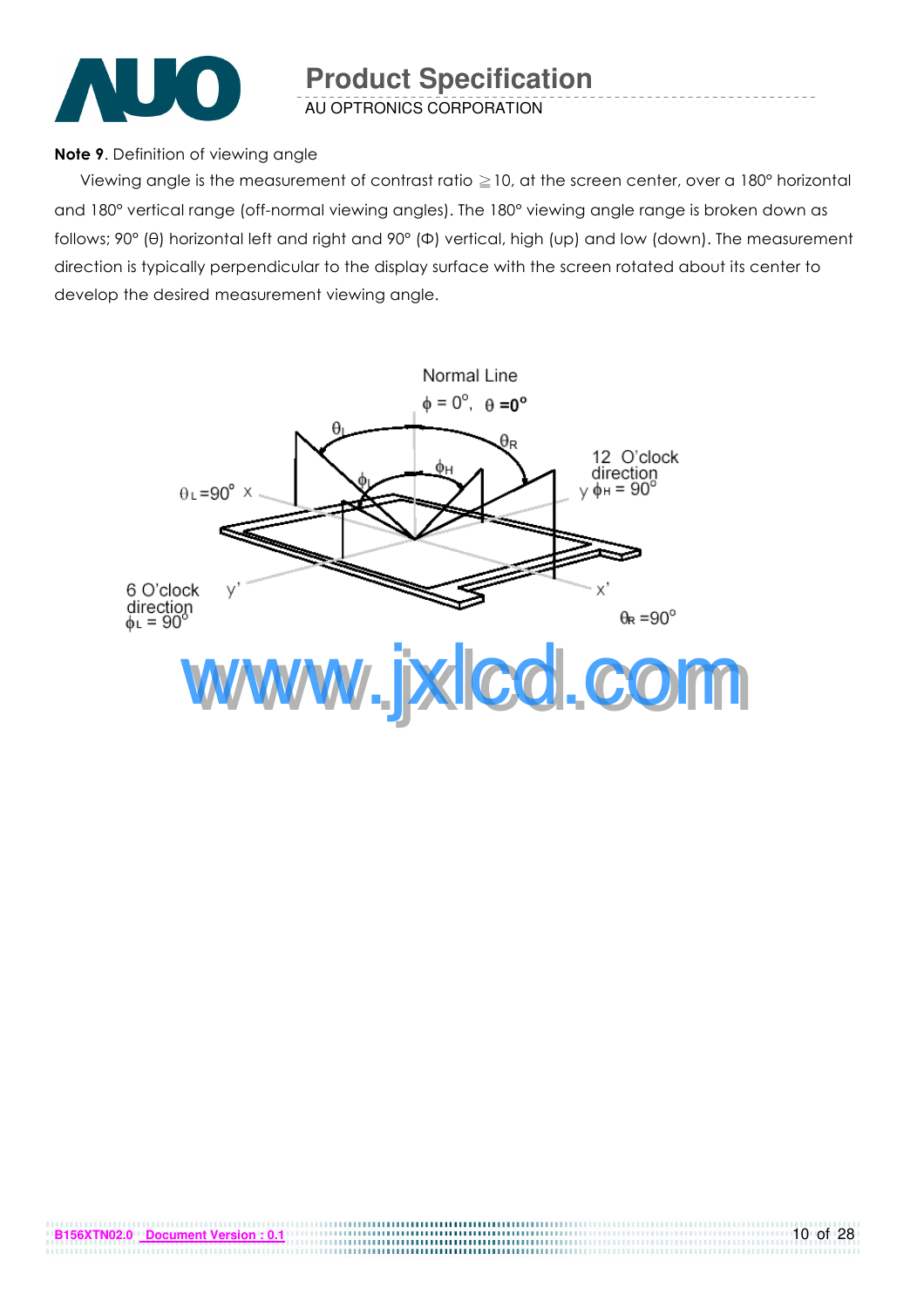

AU OPTRONICS CORPORATION

## 3. Functional Block Diagram

The following diagram shows the functional block of the 15.6 inches wide Color TFT/LCD 40 Pin one channel Module

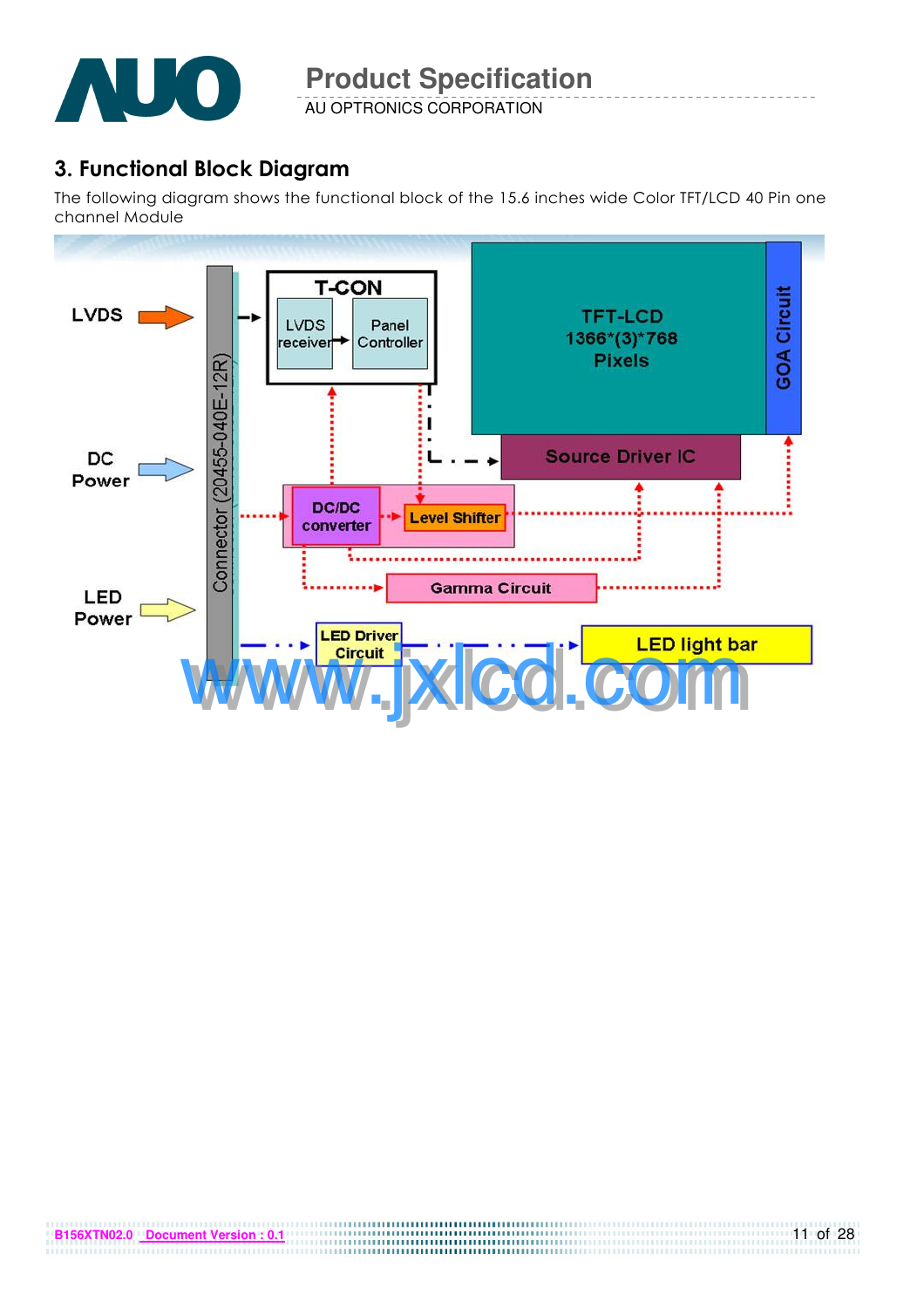

AU OPTRONICS CORPORATION

## 4. Absolute Maximum Ratings

An absolute maximum rating of the module is as following:

#### 4.1 Absolute Ratings of TFT LCD Module

| ltem            | svmbol | Min             | Max    | Unit   | <b>Conditions</b>  |
|-----------------|--------|-----------------|--------|--------|--------------------|
| Logic/LCD Drive | Vin    | ົ<br>$-U. \cup$ | $+4.0$ | [Volt] | Note<br>$\sqrt{2}$ |

#### 4.2 Absolute Ratings of Environment

| <b>Item</b>               | Symbol     | Min   | Max   | Unit                    | <b>Conditions</b> |
|---------------------------|------------|-------|-------|-------------------------|-------------------|
| Operating                 | TOP        |       | $+50$ | $\lceil \circ C \rceil$ | Note 4            |
| <b>Operation Humidity</b> | <b>HOP</b> |       | 95    | [%RH]                   | Note 4            |
| Storage Temperature       | TST        | $-20$ | $+60$ | [°C]                    | Note 4            |
| <b>Storage Humidity</b>   | <b>HST</b> |       | 95    | [%RH]                   | Note 4            |

Note 1: At Ta (25°C)

Note 2: Permanent damage to the device may occur if exceed maximum values

Note 3: LED specification refer to section 5.2

Note 4: For quality performance, please refer to AUO IIS (Incoming Inspection Standard).

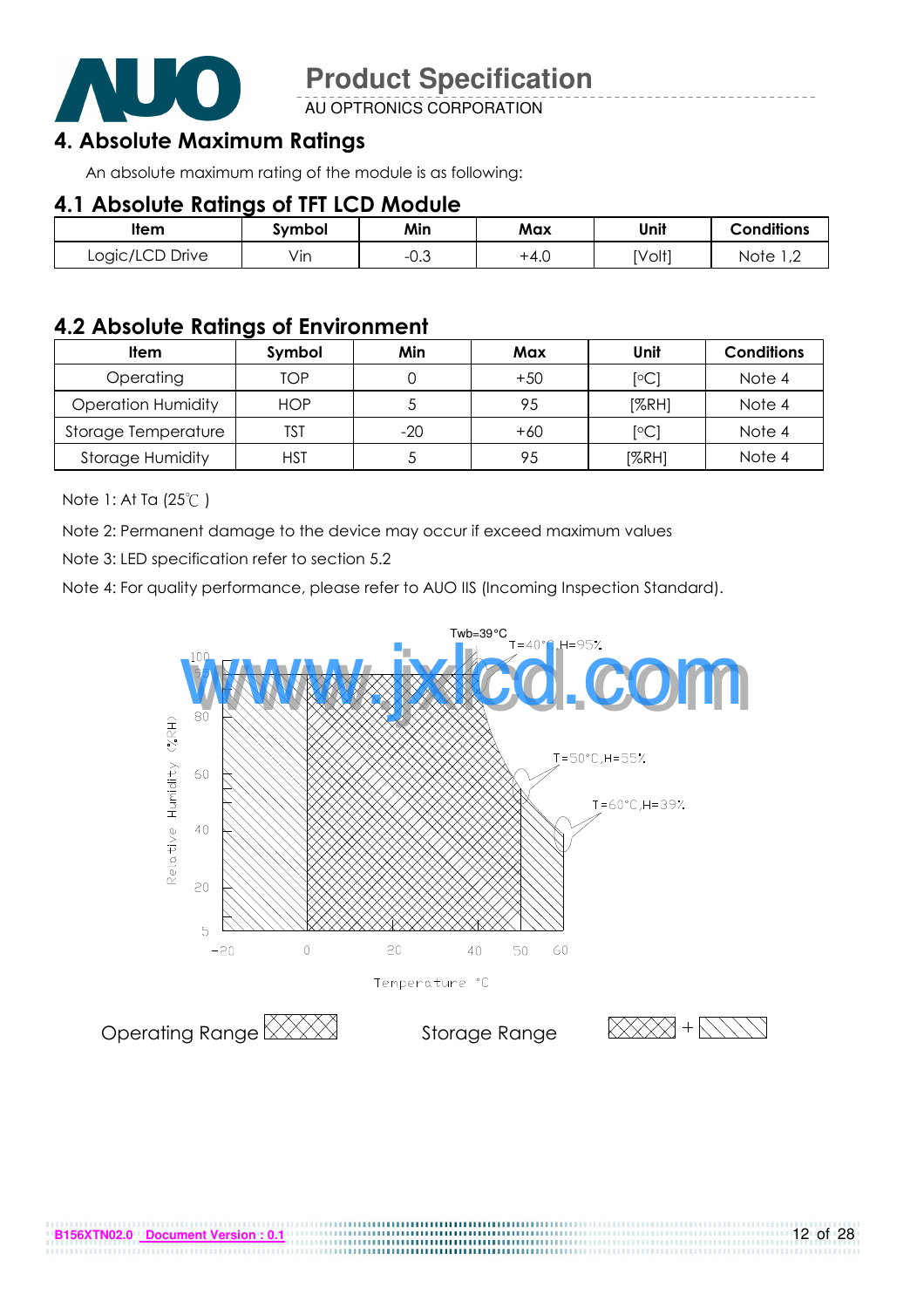

#### 5. Electrical Characteristics

#### 5.1 TFT LCD Module

#### 5.1.1 Power Specification

Input power specifications are as follows;

The power specification are measured under  $25^{\circ}$  and frame frenquency under 60Hz

| Symble       | Parameter                                      | Min                          | <b>Typ</b> | Max  | <b>Units</b>  | <b>Note</b> |
|--------------|------------------------------------------------|------------------------------|------------|------|---------------|-------------|
| <b>VDD</b>   | Logic/LCD Drive<br>Voltage                     | 3.0                          | 3.3        | 3.6  | [Volt]        |             |
| <b>PDD</b>   | <b>VDD Power</b>                               | $\qquad \qquad$              |            | 1.3  | [Watt]        | Note 1      |
| <b>IDD</b>   | <b>IDD Current</b>                             | $\qquad \qquad \blacksquare$ | 250        | 400  | [MA]          | Note 1      |
| <b>IRush</b> | Inrush Current                                 | -                            |            | 1500 | [MA]          | Note 2      |
| VDDrp        | Allowable<br>Logic/LCD Drive<br>Ripple Voltage |                              |            | 100  | [mV]<br>$p-p$ |             |

Note 1: Maximum Measurement Condition: Black Pattern at 3.3V driving voltage. (P<sub>max</sub>=V<sub>3.3</sub> x I<sub>black</sub>)



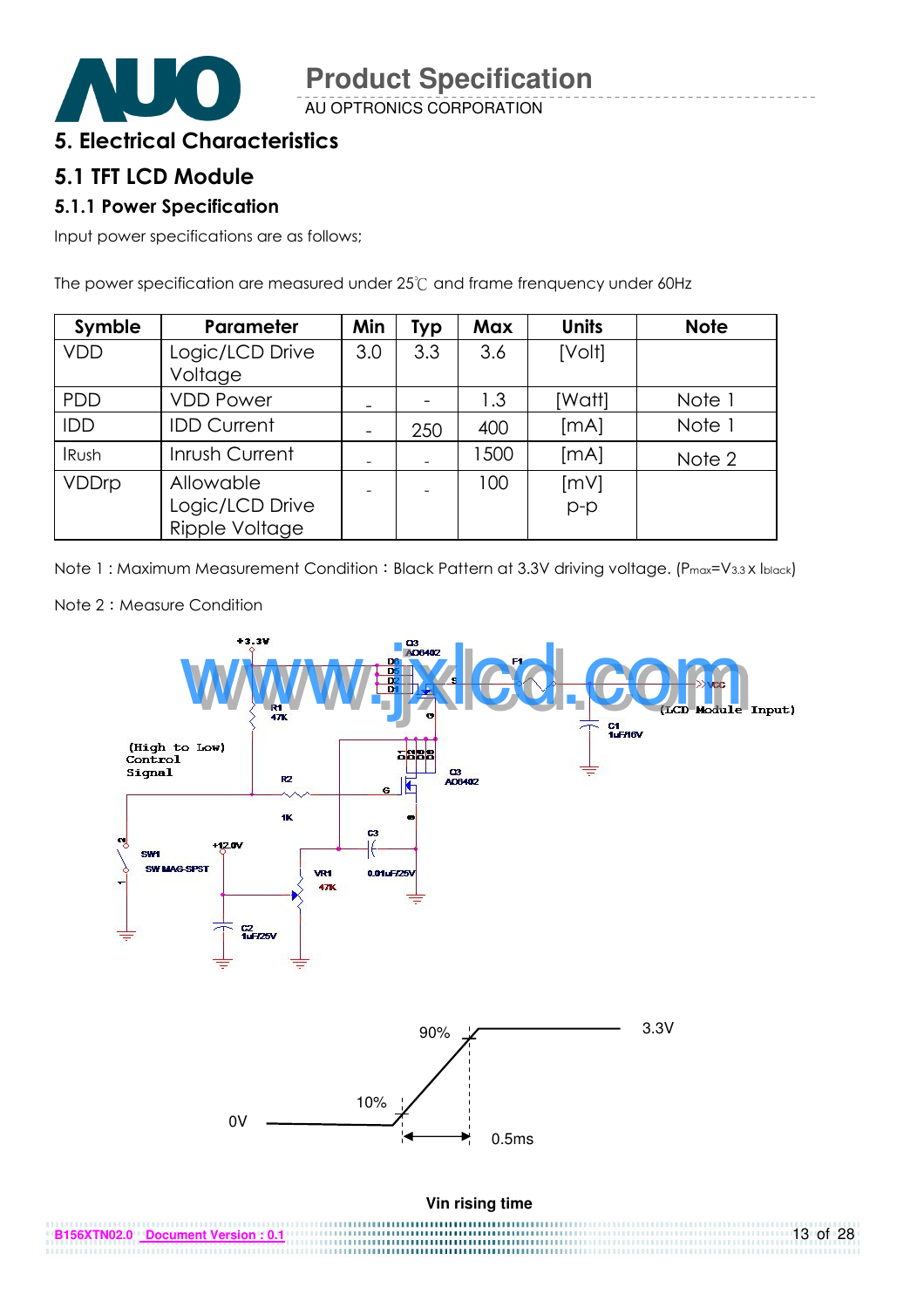

#### 5.1.2 Signal Electrical Characteristics

Input signals shall be low or High-impedance state when VDD is off.

Signal electrical characteristics are as follows;

| <b>Parameter</b>           | Condition                                        | Min    | Max   | Unit |
|----------------------------|--------------------------------------------------|--------|-------|------|
| V <sub>TH</sub>            | Differential Input High<br>Threshold (Vcm=+1.2V) |        | 100   | [mV] |
| $\mathsf{V}_{\textsf{TL}}$ | Differential Input Low<br>Threshold (Vcm=+1.2V)  | $-100$ |       | [mV] |
| $V_{ID}$                   | Differential Input<br>Voltage                    | 100    | 600   | [mV] |
| $V_{CM}$                   | Differential Input<br>Common Mode<br>Voltage     | 1.125  | 1.375 | [V]  |

Note: LVDS Signal Waveform

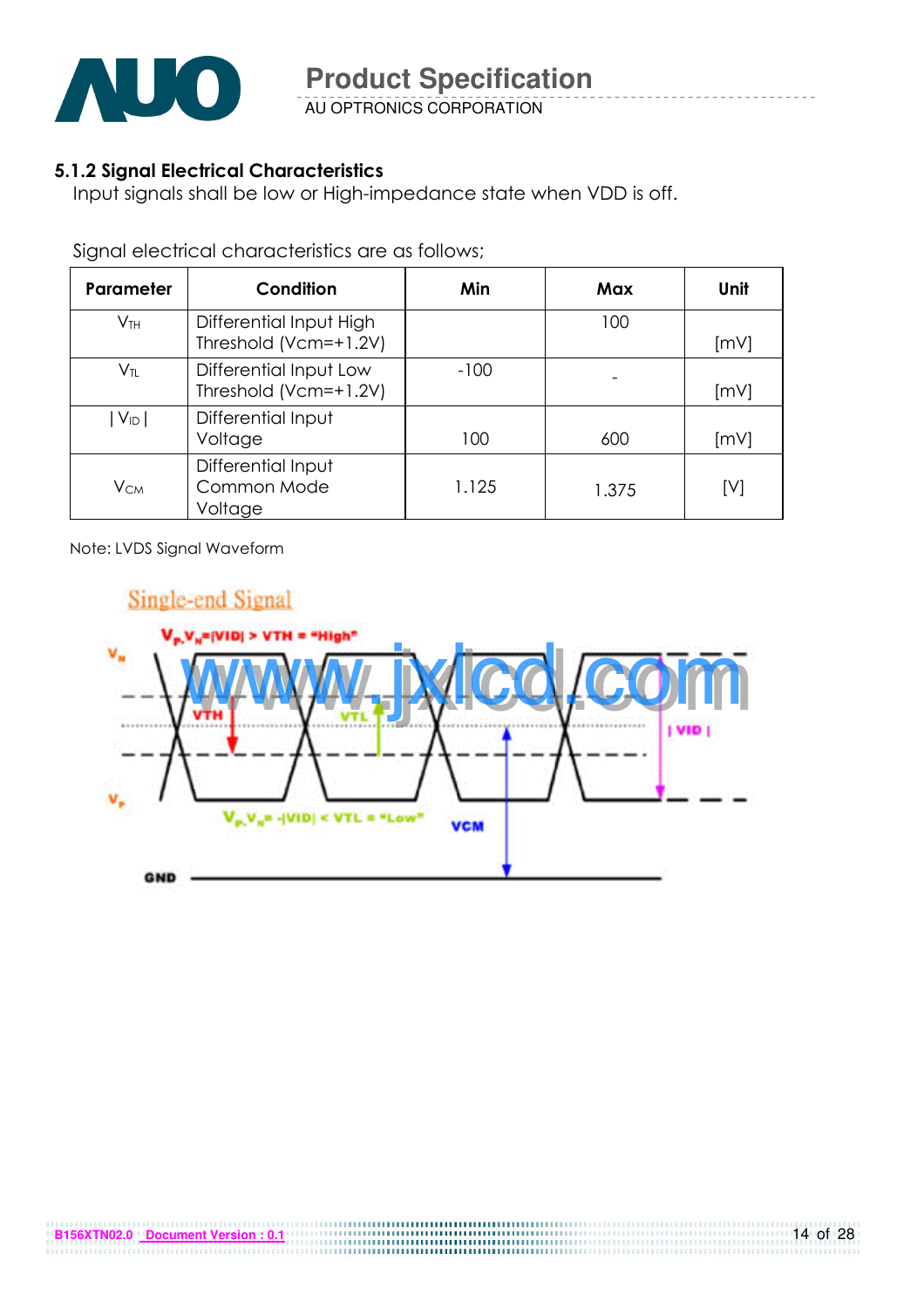

#### 5.2.1 LED characteristics

| Parameter                             | Symbol      | Min    | Typ                      | Max | <b>Units</b> | Condition                                     |
|---------------------------------------|-------------|--------|--------------------------|-----|--------------|-----------------------------------------------|
| <b>Backlight Power</b><br>Consumption | <b>PLED</b> |        | 3.05                     | 3.7 | [Watt]       | $(Ta=25^{\circ}C)$ , Note 1<br>Vin =12V       |
| LED Life-Time                         | N/A         | 12,000 | $\overline{\phantom{a}}$ |     | Hour         | (Ta= $25^{\circ}$ C), Note 2<br>$I_F = 20$ mA |

Note 1: Calculator value for reference PLED = VF (Normal Distribution) \* IF (Normal Distribution) / Efficiency Note 2: The LED life-time define as the estimated time to 50% degradation of initial luminous.

#### 5.2.2 Backlight input signal characteristics

**B156XTN02.0 Document Version : 0.1**

| Parameter                             | Symbol      | Min                      | <b>Typ</b>               | Max  | <b>Units</b> | Remark                          |
|---------------------------------------|-------------|--------------------------|--------------------------|------|--------------|---------------------------------|
| LED Power Suppl                       |             | 6.0                      | 2.                       | 21.0 | [Vo          |                                 |
| LED Enable Input<br><b>High Level</b> |             | 2.5                      |                          | 5.5  | [Volt]       |                                 |
| LED Enable Input<br>Low Level         | VLED_EN     | $\overline{\phantom{a}}$ | $\overline{\phantom{0}}$ | 0.8  | [Volt]       |                                 |
| PWM Logic Input<br><b>High Level</b>  |             | 2.5                      | $\overline{\phantom{0}}$ | 5.5  | [Volt]       |                                 |
| PWM Logic Input<br>Low Level          | VPWM EN     | $\overline{\phantom{a}}$ | $\overline{\phantom{0}}$ | 0.8  | [Volt]       | Define as<br>Connector          |
| PWM Input Frequency                   | <b>FPWM</b> | 100                      | ۰                        | 20K  | Hz           | Interface<br>$(Ta=25^{\circ}C)$ |
| PWM Duty Ratio                        | Duty        | 5                        |                          | 100  | %            |                                 |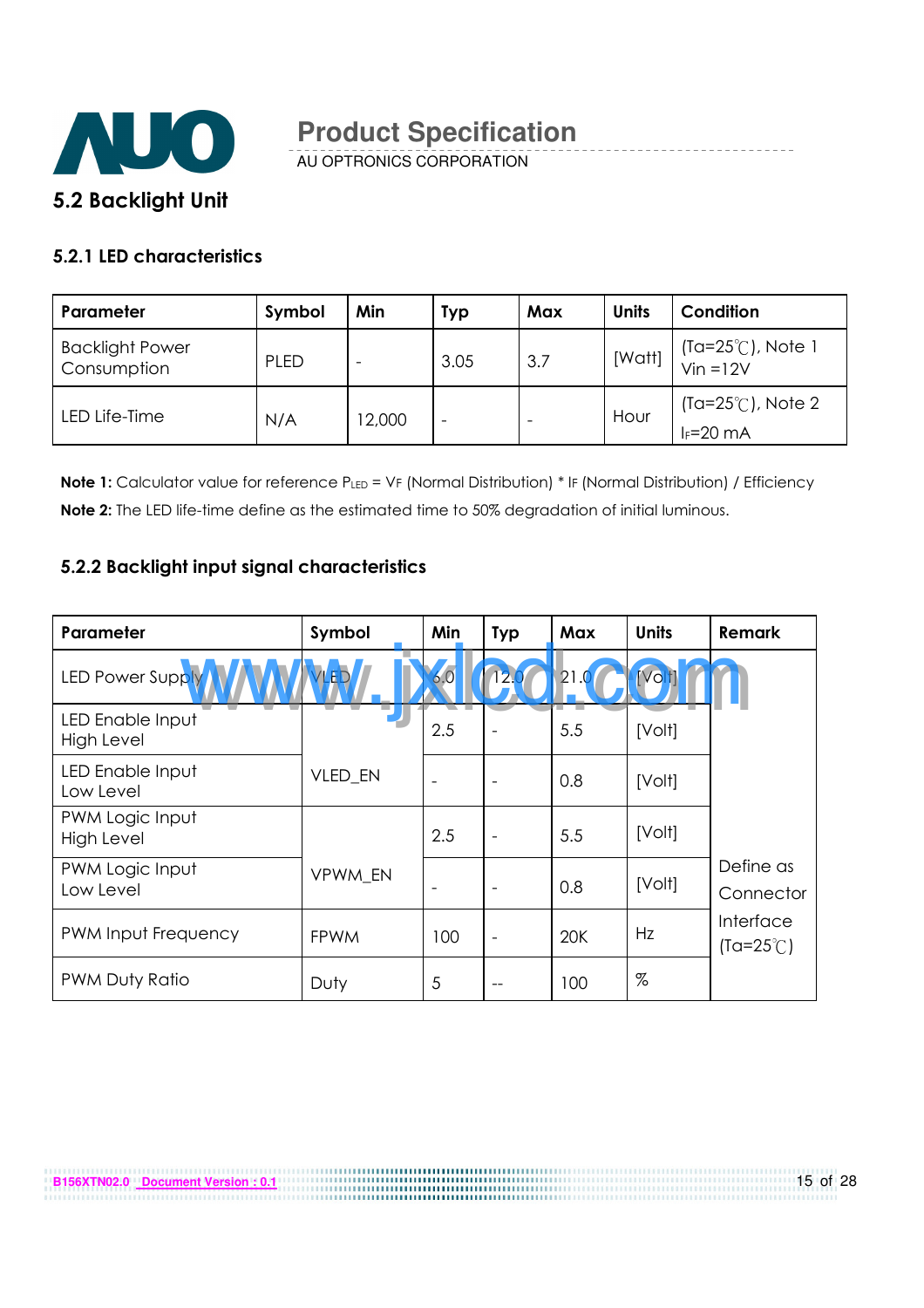

AU OPTRONICS CORPORATION **Product Specification** 

## 6. Signal Interface Characteristic

## 6.1 Pixel Format Image

Following figure shows the relationship of the input signals and LCD pixel format.

**B156XTN02.0** Document Version : 0.1

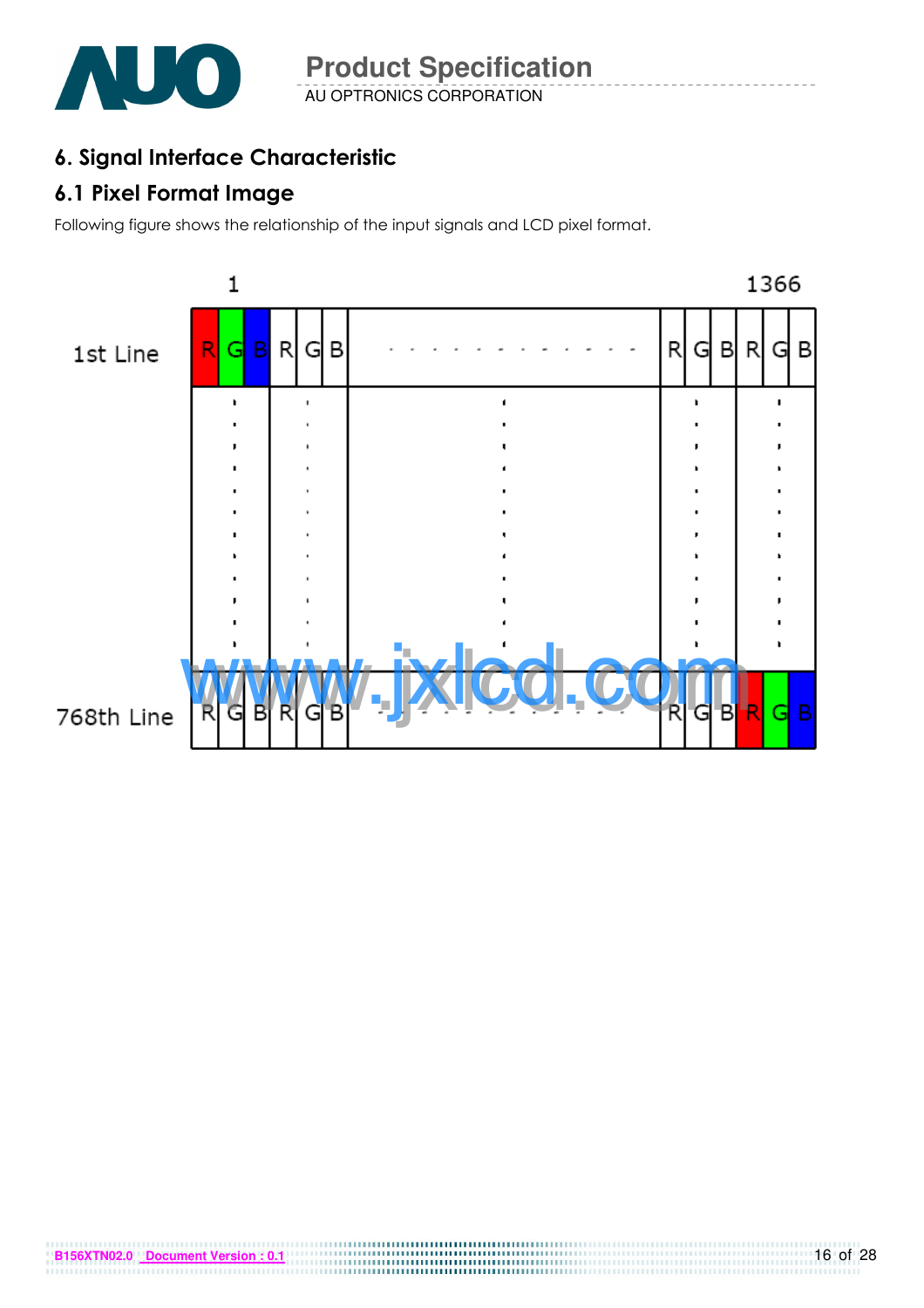

AU OPTRONICS CORPORATION

## 6.2 The Input Data Format



| <b>Signal Name</b> | <b>Description</b>         |                                                                                                     |
|--------------------|----------------------------|-----------------------------------------------------------------------------------------------------|
| R <sub>5</sub>     | Red Data 5 (MSB)           | Red-pixel Data                                                                                      |
| R4                 | Red Data 4                 | Each red pixel's brightness data consists of these                                                  |
| R <sub>3</sub>     | Red Data 3                 | 6 bits pixel data.                                                                                  |
| R2                 | <b>Red Data 2</b>          |                                                                                                     |
| R1                 | Red Data 1                 |                                                                                                     |
| R <sub>0</sub>     | Red Data 0 (LSB)           |                                                                                                     |
|                    |                            |                                                                                                     |
|                    | Red-pixel Data             |                                                                                                     |
| G <sub>5</sub>     | Green Data 5 (MSB)         | Green-pixel Data                                                                                    |
| G4                 | Green Data 4               | Each green pixel's brightness data consists of                                                      |
| G <sub>3</sub>     | Green Data 3               | these 6 bits pixel data.                                                                            |
| G <sub>2</sub>     | Gr <mark>een Data</mark> 2 | COI.COM                                                                                             |
| G1                 | Green Data 1               |                                                                                                     |
| G <sub>0</sub>     | Green Data 0 (LSB)         |                                                                                                     |
|                    |                            |                                                                                                     |
|                    | Green-pixel Data           |                                                                                                     |
| <b>B5</b>          | Blue Data 5 (MSB)          | <b>Blue-pixel Data</b>                                                                              |
| <b>B4</b>          | <b>Blue Data 4</b>         | Each blue pixel's brightness data consists of                                                       |
| B <sub>3</sub>     | <b>Blue Data 3</b>         | these 6 bits pixel data.                                                                            |
| B <sub>2</sub>     | <b>Blue Data 2</b>         |                                                                                                     |
| B <sub>1</sub>     | <b>Blue Data 1</b>         |                                                                                                     |
| B <sub>O</sub>     | Blue Data 0 (LSB)          |                                                                                                     |
|                    | <b>Blue-pixel Data</b>     |                                                                                                     |
| <b>RxCLKIN</b>     | Data Clock                 |                                                                                                     |
|                    |                            | The signal is used to strobe the pixel data and<br>DE signals. All pixel data shall be valid at the |
|                    |                            |                                                                                                     |
| DE                 | Display Timing             | falling edge when the DE signal is high.<br>This signal is strobed at the falling edge of           |
|                    |                            | RxCLKIN. When the signal is high, the pixel data                                                    |
|                    |                            | shall be valid to be displayed.                                                                     |
| VS                 | Vertical Sync              | The signal is synchronized to RxCLKIN.                                                              |
| <b>HS</b>          | Horizontal Sync            | The signal is synchronized to RxCLKIN.                                                              |

Note: Output signals from any system shall be low or High-impedance state when VDD is off.

**B156XTN02.0** Document Version : 0.1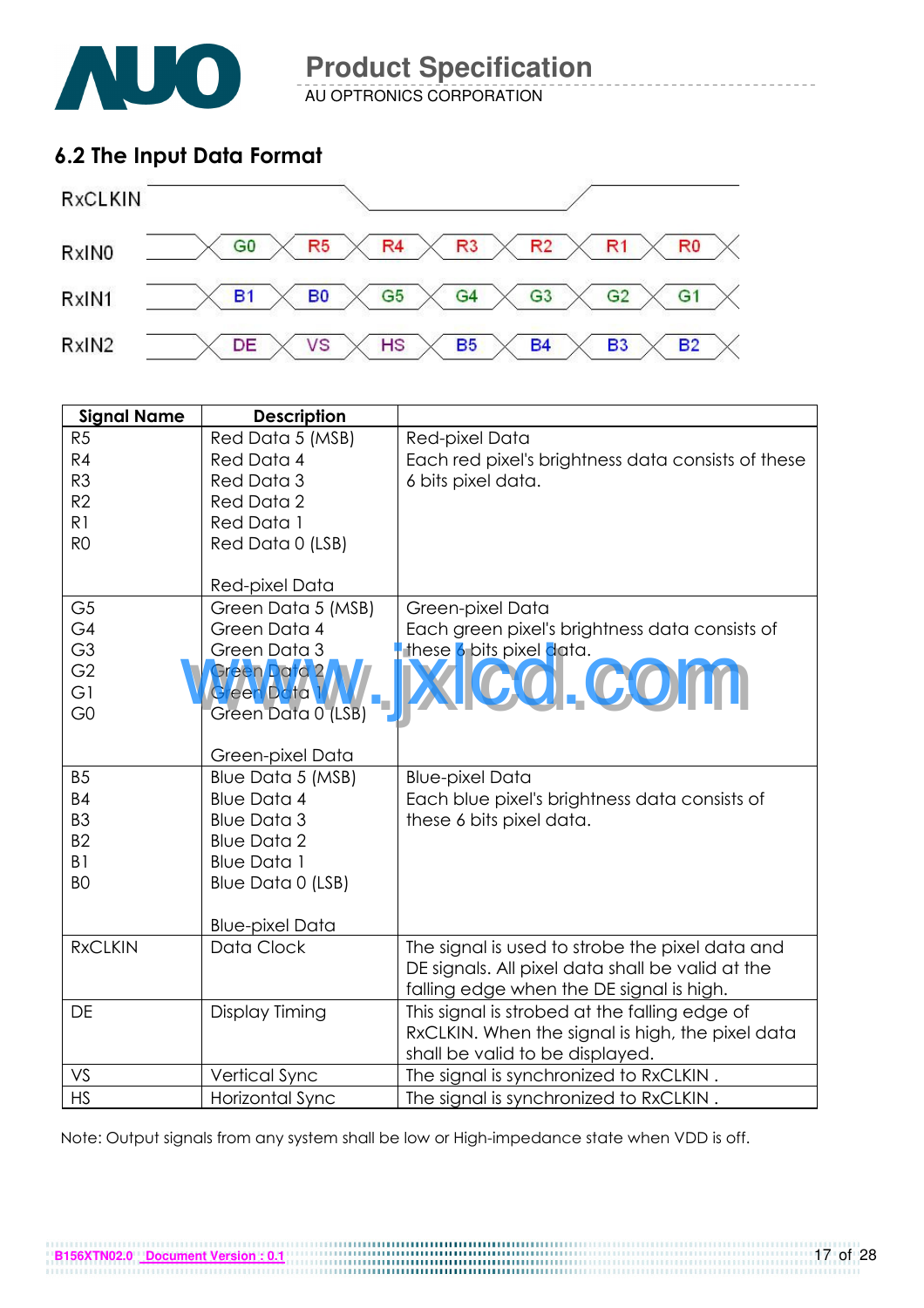

AU OPTRONICS CORPORATION **Product Specification** 

## 6.3 Integration Interface Requirement

#### 6.3.1 Connector Description

Physical interface is described as for the connector on module.

These connectors are capable of accommodating the following signals and will be following components.

| <b>Connector Name / Designation</b> | <b>For Signal Connector</b> |
|-------------------------------------|-----------------------------|
| Manufacturer                        | <b>IPEX</b> or compatible   |
| Type / Part Number                  | IPEX 20455-040E-12R         |
| Mating Housing/Part Number          | IPEX 20353-040T-11          |

#### 6.3.2 Pin Assignment

LVDS is a differential signal technology for LCD interface and high speed data transfer device.

| PIN#           | Signal Name  | Description                                    |
|----------------|--------------|------------------------------------------------|
| 1              | <b>NC</b>    | Connect to pin34                               |
| $\overline{2}$ | <b>VDD</b>   | Power Supply +3.3V (typical)                   |
| $\mathfrak{Z}$ | VDD          | Rower Supply +3.3V (typical)                   |
| 4              | V_EDID       | DDC +3.3V Power                                |
| 5              | <b>AGING</b> | Aging                                          |
| 6              | EDID_CLK     | EDID_Clock                                     |
| 7              | EDID_DATA    | EDID_Data                                      |
| 8              | RINO-        | -LVDS Differential Data INPUT (R0-R5,G0)       |
| 9              | RINO+        | +LVDS Differential Data INPUT (R0-R5,G0)       |
| 10             | <b>GND</b>   | Ground                                         |
| 11             | RIN1-        | LVDS Differential Data INPUT (G1-G5,B0-B1)     |
| 12             | $RIN1+$      | +LVDS Differential Data INPUT (G1-G5,B0-B1)    |
| 13             | <b>GND</b>   | Ground                                         |
| 14             | RIN2-        | -LVDS Differential Data INPUT (B2-B5,HS,VS,DE) |
| 15             | $RIN2+$      | +LVDS Differential Data INPUT (B2-B5,HS,VS,DE) |
| 16             | <b>GND</b>   | Ground                                         |
| 17             | CIKIN-       | <b>LVDS Differential Clock INPUT</b>           |
| 18             | CIKIN+       | <b>LVDS Differential Clock INPUT</b>           |
| 19             | CM_EN        | CM_EN (Color Matrix)                           |
| 20             | <b>NC</b>    | No connection                                  |
| 21             | <b>NC</b>    | No connection                                  |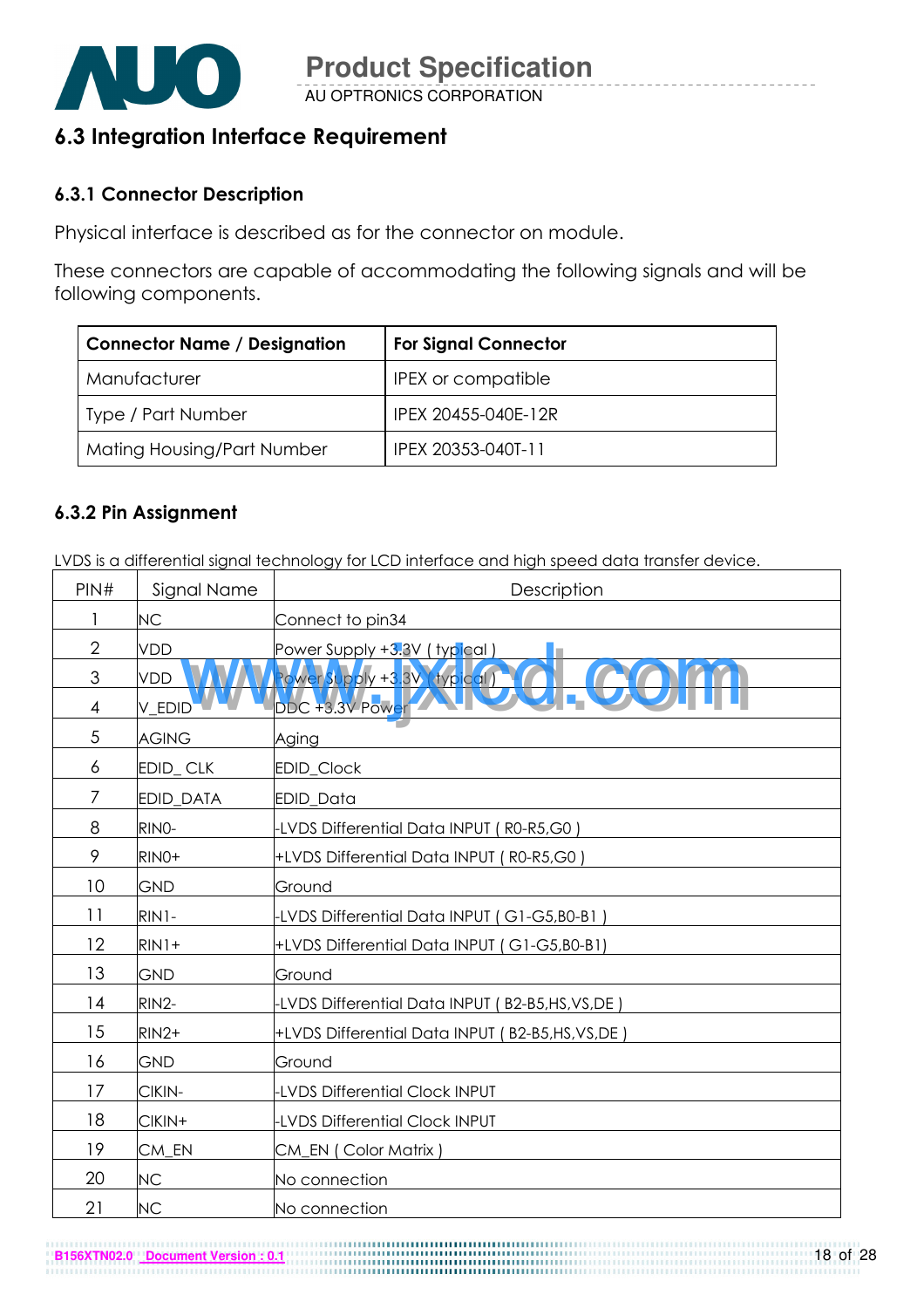

AU OPTRONICS CORPORATION

| 22 | GND                | Ground                                |
|----|--------------------|---------------------------------------|
| 23 | NC                 | No connection                         |
| 24 | NC                 | No connection                         |
| 25 | GND                | Ground                                |
| 26 | <b>NC</b>          | No connection                         |
| 27 | NC                 | No connection                         |
| 28 | GND                | Ground                                |
| 29 | NC                 | No connection                         |
| 30 | <b>NC</b>          | No connection                         |
| 31 | VLED_GND           | <b>LED Ground</b>                     |
| 32 | VLED_GND           | <b>LED Ground</b>                     |
| 33 | VLED_GND           | <b>LED Ground</b>                     |
| 34 | <b>NC</b>          | Connect to pin1                       |
| 35 | BL_PWM             | System PWM Signal input (+3.3V input) |
| 36 | <b>BL_EN</b>       | LED enable pin (+3.3V input)          |
| 37 | DCR_EN             | DCR_EN                                |
| 38 | <b>VLED</b>        | LED Power Supply 6-21V                |
| 39 | <b>VLED</b>        | LED Power Supply 6-21V                |
| 40 | VLED <b>LA ALA</b> | LED Power Supply 6-21V<br><b>AAM</b>  |



Note1: Input signals shall be low or High-impedance state when VDD is off.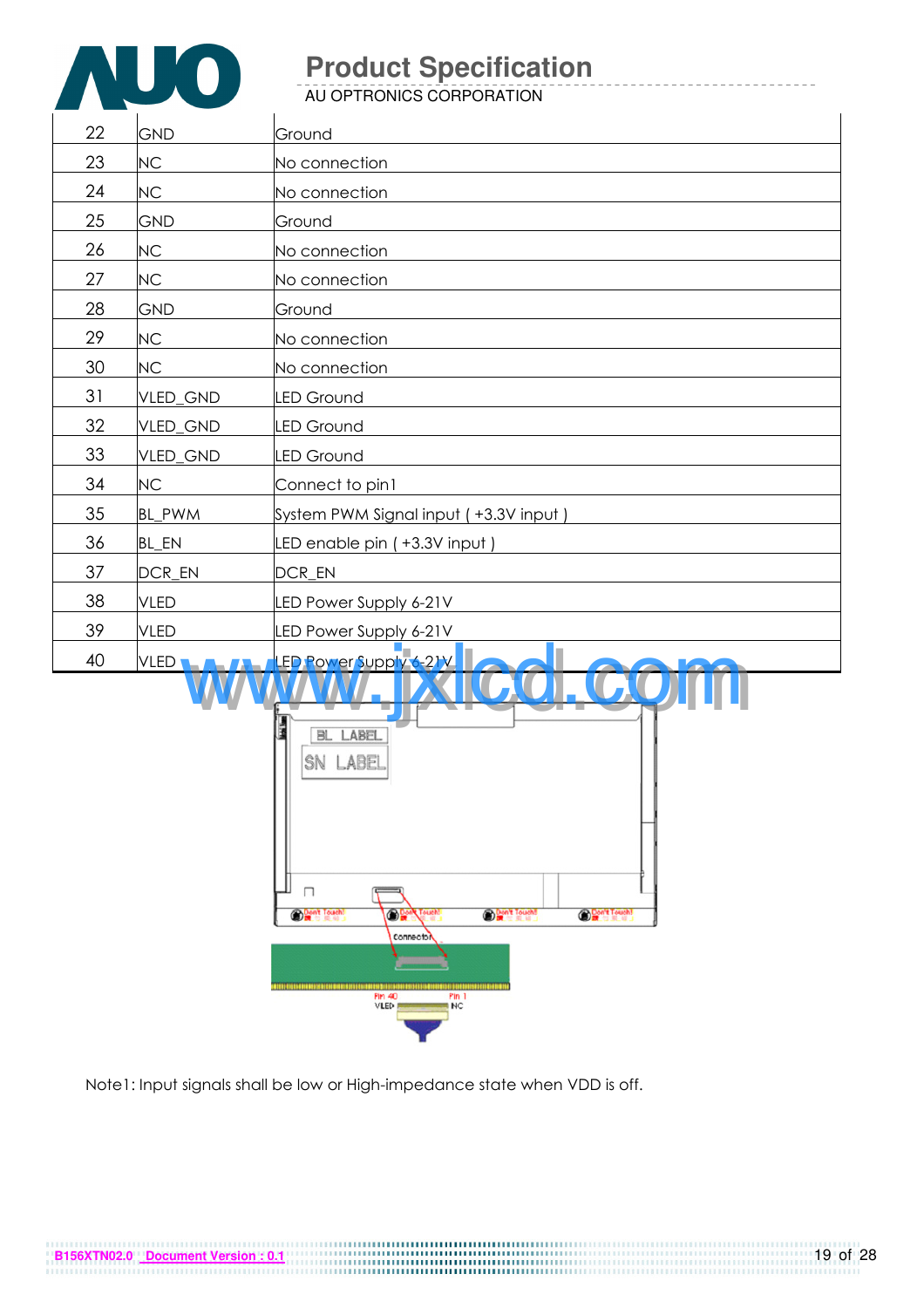

AU OPTRONICS CORPORATION **Product Specification** 

## 6.4 Interface Timing

#### 6.4.1 Timing Characteristics

Basically, interface timings should match the 1366x768 /60Hz manufacturing guide line timing.

| Parameter             |          | Symbol                             | Min. | Typ. | Max. | Unit       |
|-----------------------|----------|------------------------------------|------|------|------|------------|
| Frame Rate            |          |                                    | 50   | 60   | TBD  | Hz         |
| Clock frequency       |          | $1/ T_{Clock}$                     | 65   | 69.3 | 72   | MHz        |
| Vertical<br>Section   | Period   | Tv                                 | 776  | 808  | 1023 |            |
|                       | Active   | <b>T</b> <sub>v</sub> <sub>D</sub> |      | 768  |      | $T_{Line}$ |
|                       | Blanking | $T_{VB}$                           | 8    | 40   | 255  |            |
| Horizontal<br>Section | Period   | Τн                                 | 1396 | 1606 | 2047 |            |
|                       | Active   | Тнр                                |      | 1366 |      | TClock     |
|                       | Blanking | Тнв                                | 30   | 240  | 681  |            |

Note : DE mode only

#### 6.4.2 Timing diagram

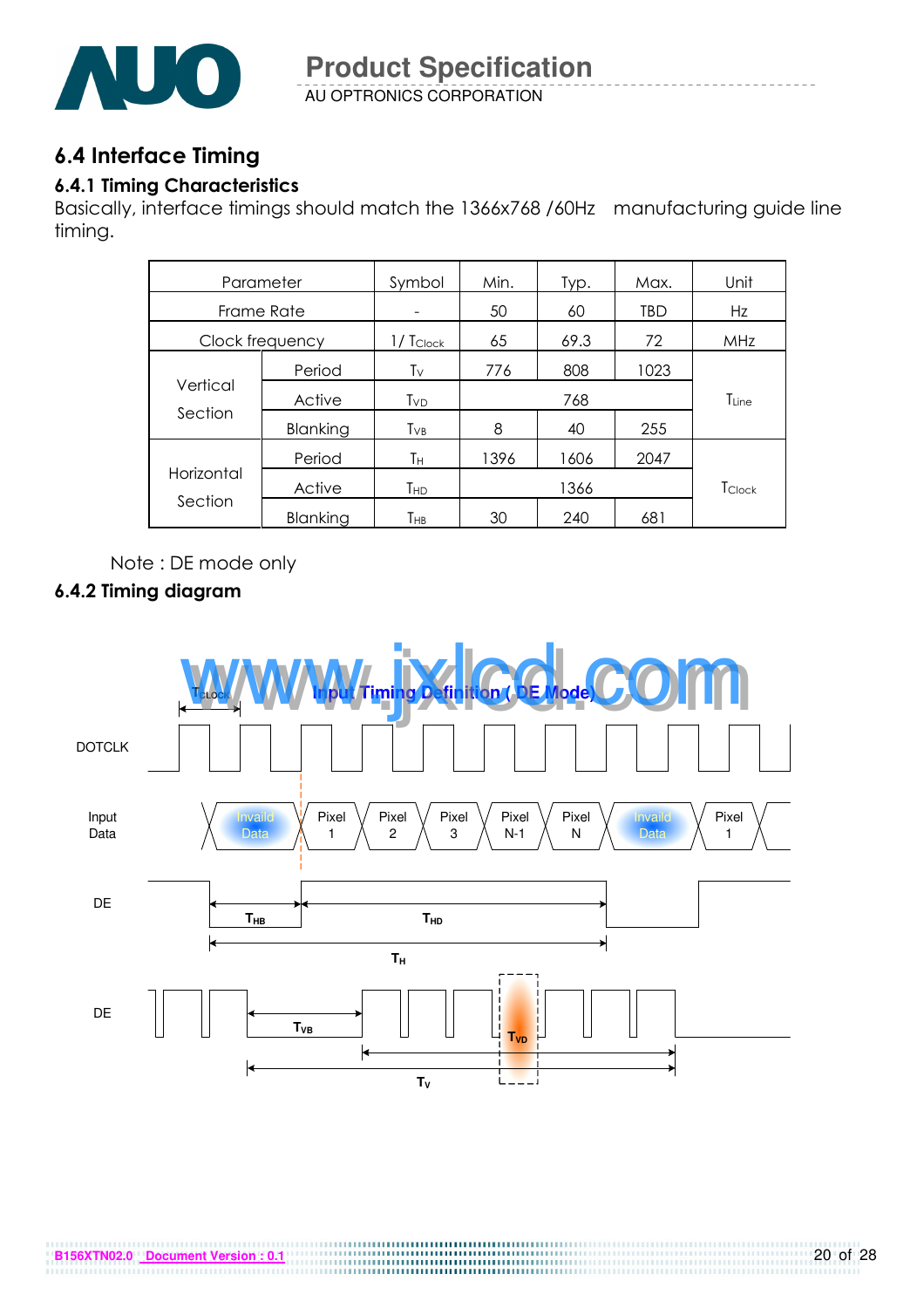

AU OPTRONICS CORPORATION **Product Specification** 

#### 6.5 Power ON/OFF Sequence

Power on/off sequence is as follows. Interface signals and LED on/off sequence are also shown in the chart. Signals from any system shall be Hi-Z state or low level when VDD is off



| Parameter       | <b>Value</b> |          |  |  |
|-----------------|--------------|----------|--|--|
|                 | Min.(ms)     | Max.(ms) |  |  |
| T1              | 0.5          | 10       |  |  |
| T <sub>2</sub>  | 0            | 50       |  |  |
| T3              | 200          |          |  |  |
| T4              | 200          |          |  |  |
| T <sub>5</sub>  | 0            | 50       |  |  |
| T6              | 0            | 10       |  |  |
| T7              | 500          |          |  |  |
| T <sub>8</sub>  | 10           |          |  |  |
| T9              | 10           |          |  |  |
| <b>T10</b>      | 10           |          |  |  |
| T11             | 10           |          |  |  |
| T12             | 0.5          | 10       |  |  |
| T <sub>13</sub> | 1            |          |  |  |
| T14             |              |          |  |  |

Note:If T3,T5,T6 couldn't match above specifications, must request T3+T5+T6 > 200ms at least

**B156XTN02.0 Document Version : 0.1**

21 of 28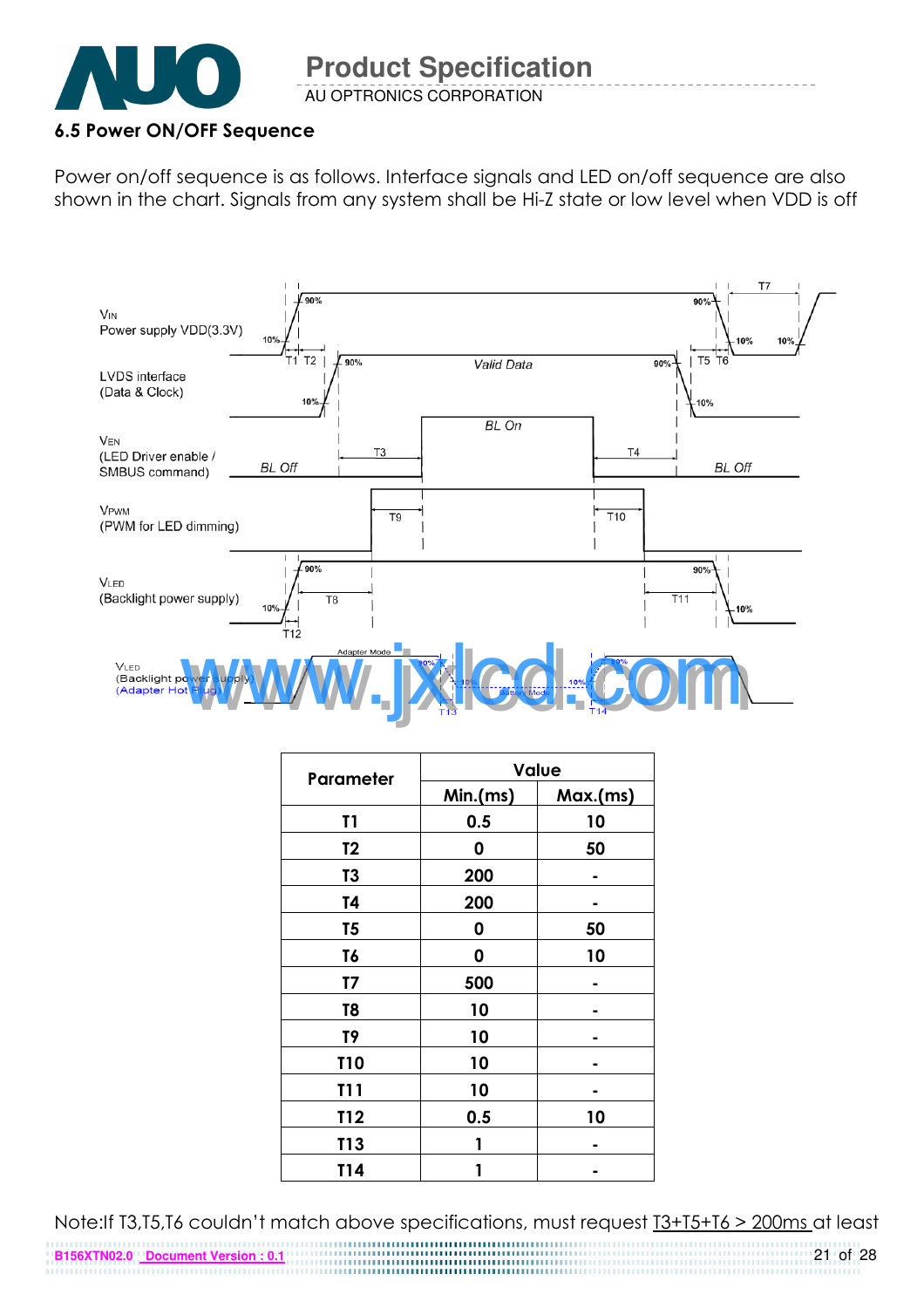

## 7. Panel Reliability Test

## 7.1 Vibration Test

#### Test Spec:

- **•** Test method: Non-Operation
- **Acceleration: 1.5 G**
- **•** Frequency: 10 500Hz Random
- Sweep: 30 Minutes each Axis (X, Y, Z)

## 7.2 Shock Test

#### Test Spec:

- **•** Test method: Non-Operation
- Acceleration: 220 G , Half sine wave
- Active time: 2 ms
- Pulse: X,Y,Z .one time for each side

## 7.3 Reliability Test

| <b>Items</b>                                | <b>Required Condition</b>                                          | <b>Note</b> |  |  |
|---------------------------------------------|--------------------------------------------------------------------|-------------|--|--|
| <b>Temperature</b><br><b>Humidity Bias</b>  | Ta= 40℃, 90%RH, 300h                                               |             |  |  |
| <b>High Temperature</b><br><b>Operation</b> | Ta= 50℃, Dry, 300h                                                 |             |  |  |
| <b>Low Temperature</b><br>Operation         | Ta= 0℃, 300h                                                       |             |  |  |
| <b>High Temperature</b><br>Storage          | Ta= 60℃, 35%RH, 300h                                               |             |  |  |
| <b>Low Temperature</b><br><b>Storage</b>    | Ta= -20℃, 50%RH, 250h                                              |             |  |  |
| <b>Thermal Shock</b><br>Test                | $Ta = -20^{\circ}C$ to 60 $\circ$ , Duration at 30 min, 100 cycles |             |  |  |
| <b>ESD</b>                                  | Contact: ±8 KV<br>Air: ±15 KV                                      | Note 1      |  |  |

Note1: According to EN 61000-4-2 , ESD class B: Some performance degradation allowed.

Self-recoverable.

No data lost, No hardware failures.

Remark: MTBF (Excluding the LED): 30,000 hours with a confidence level 90%

**B156XTN02.0 Document Version : 0.1**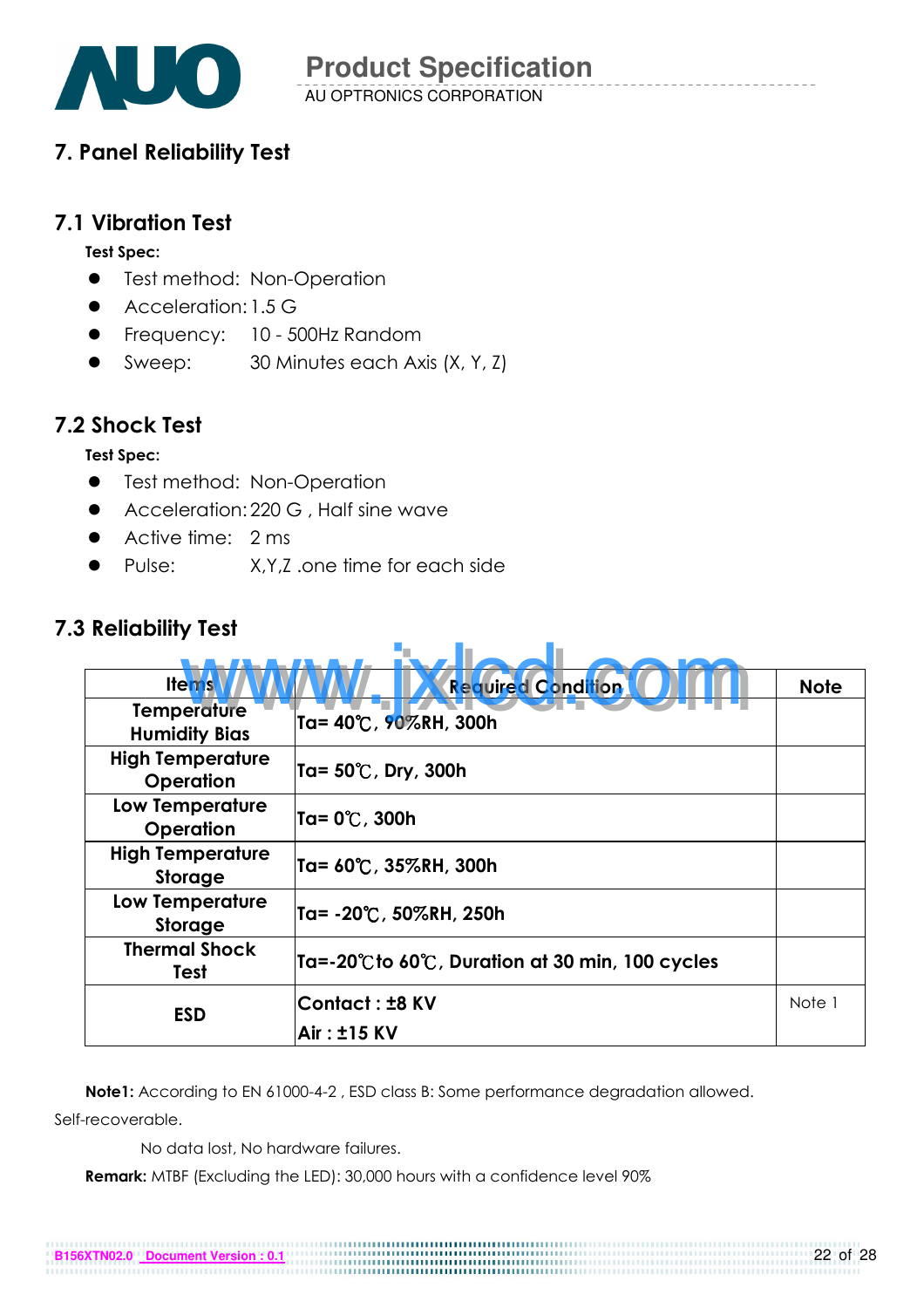

AU OPTRONICS CORPORATION

## 8. Mechanical Characteristics

## 8.1 LCM Outline Dimension

#### 8.1.1 Standard Front View

The drawing following 2D standard drawing and remark.

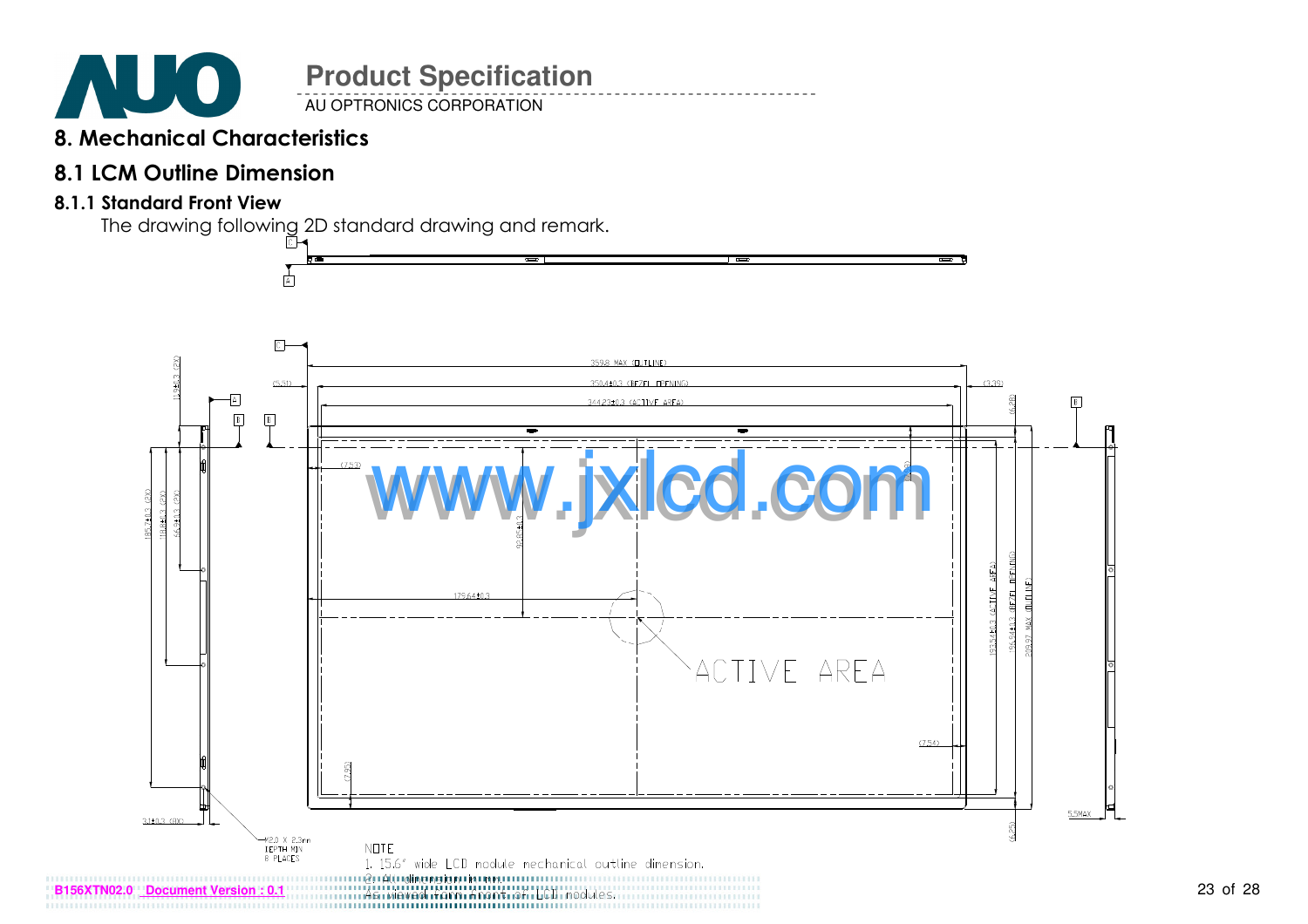

AU OPTRONICS CORPORATION

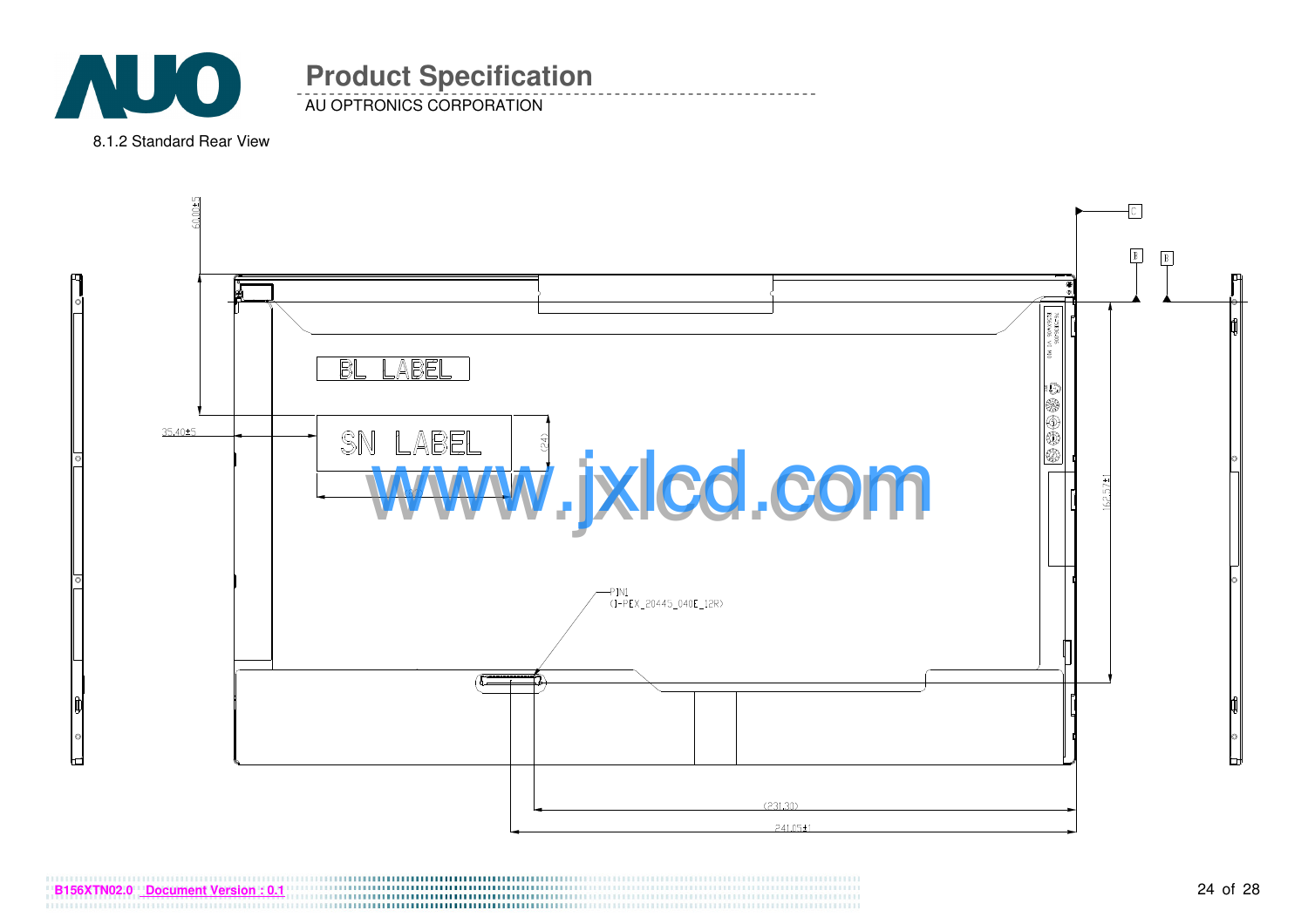

**B6XTN02.0 Document Version** 

# **Product Specification**

AU OPTRONICS CORPORATION

## 8.2 Screw Hole Depth and Center Position

Maximum Screw penetration from side surface is 2.3 mm

The center of screw hole center location is  $3.7 \pm 0.2$ mm from front surface

Screw Torque: Maximum 2.5 kgf-cm



www.jxlcd.com

0000000000000000000000000000 

25 of 28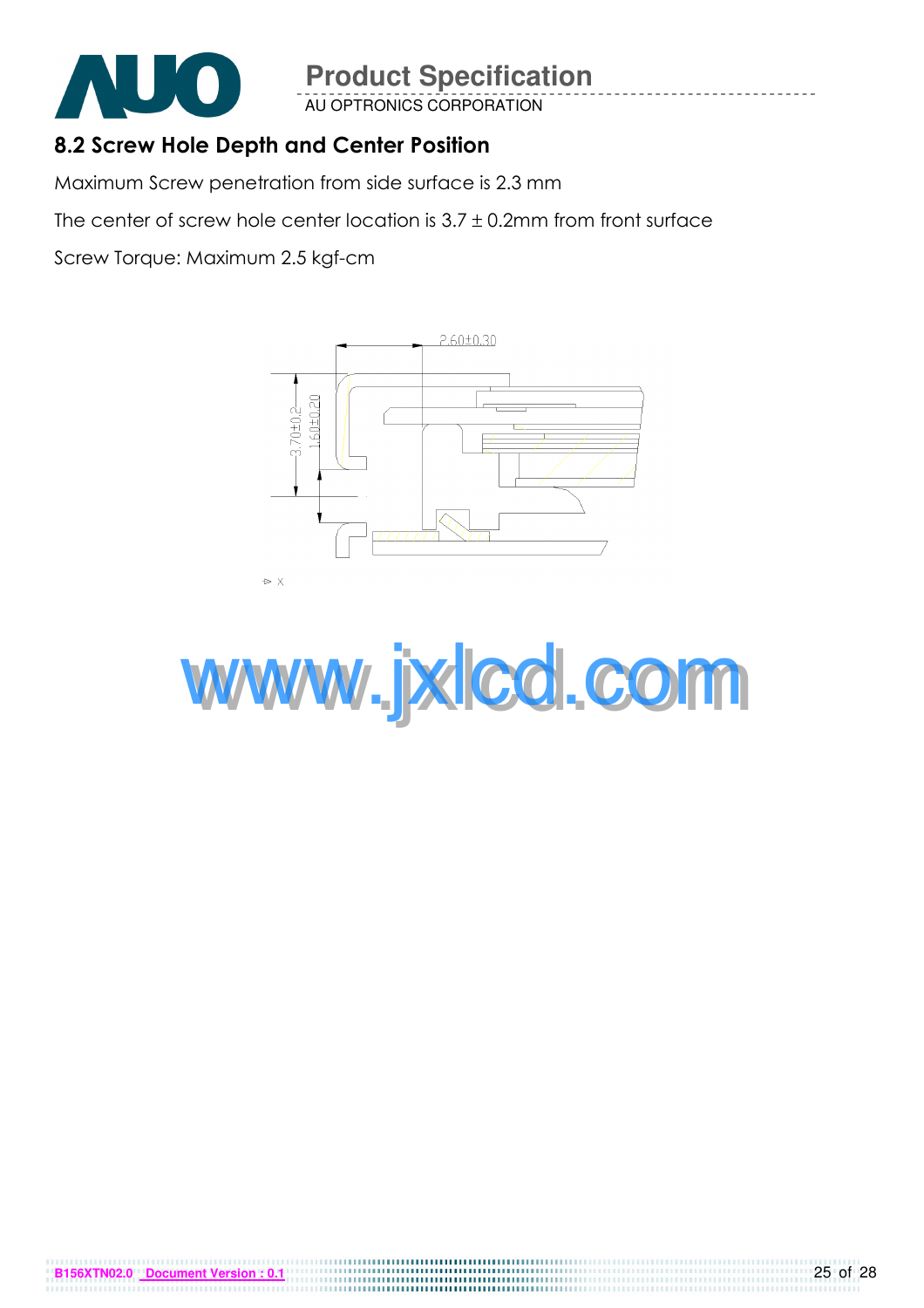

AU OPTRONICS CORPORATION **Product Specification** 

9. Shipping and Package

## 9.1 Shipping Label Format





**B156XTN02.0 Document Version : 0.1**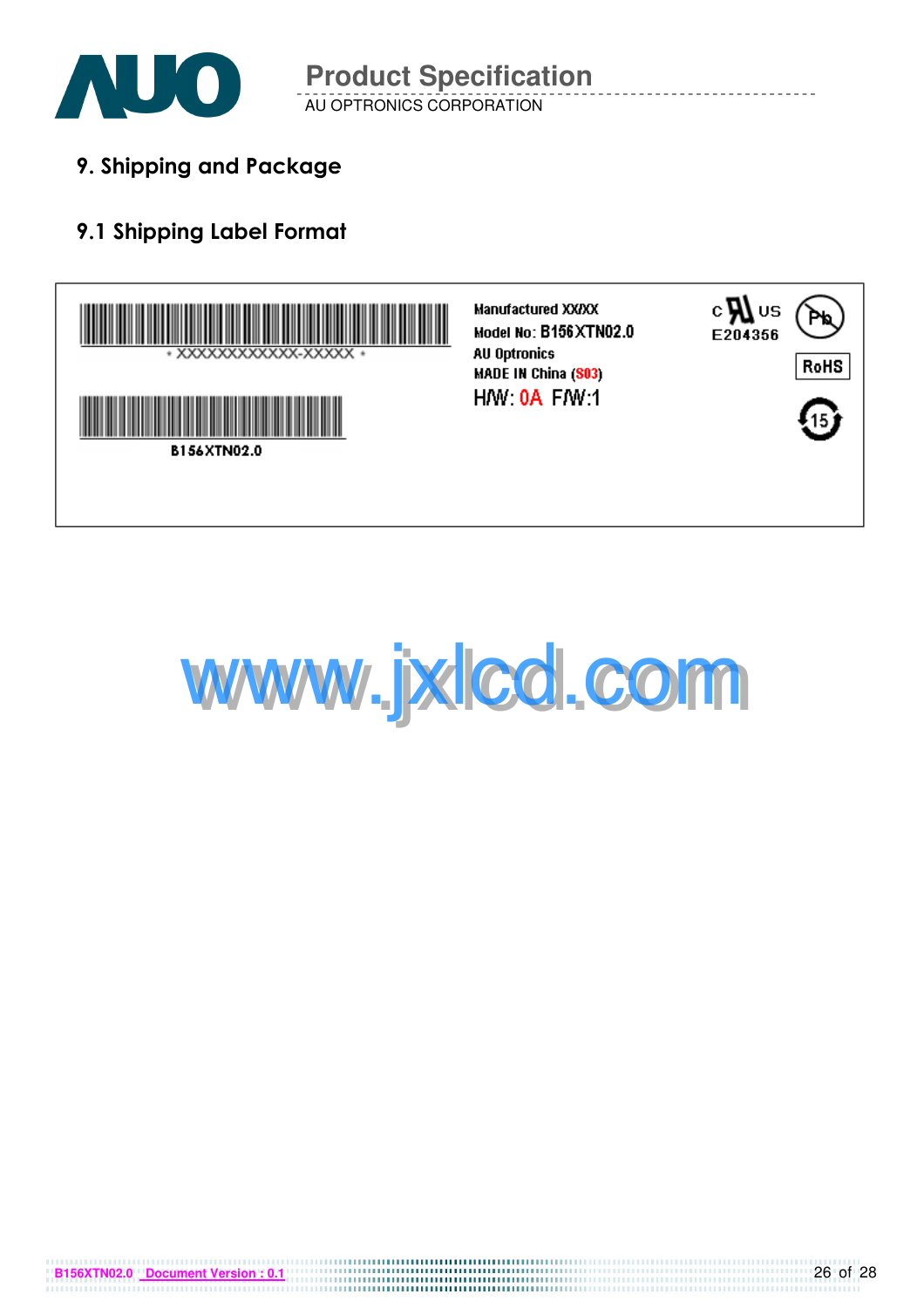

**B156XTN02.0 Document Version : 0.1**

**Product Specification** 

AU OPTRONICS CORPORATION

The outside dimension of carton is 437 (L)mm x 369 (W)mm x 313 (H)mm